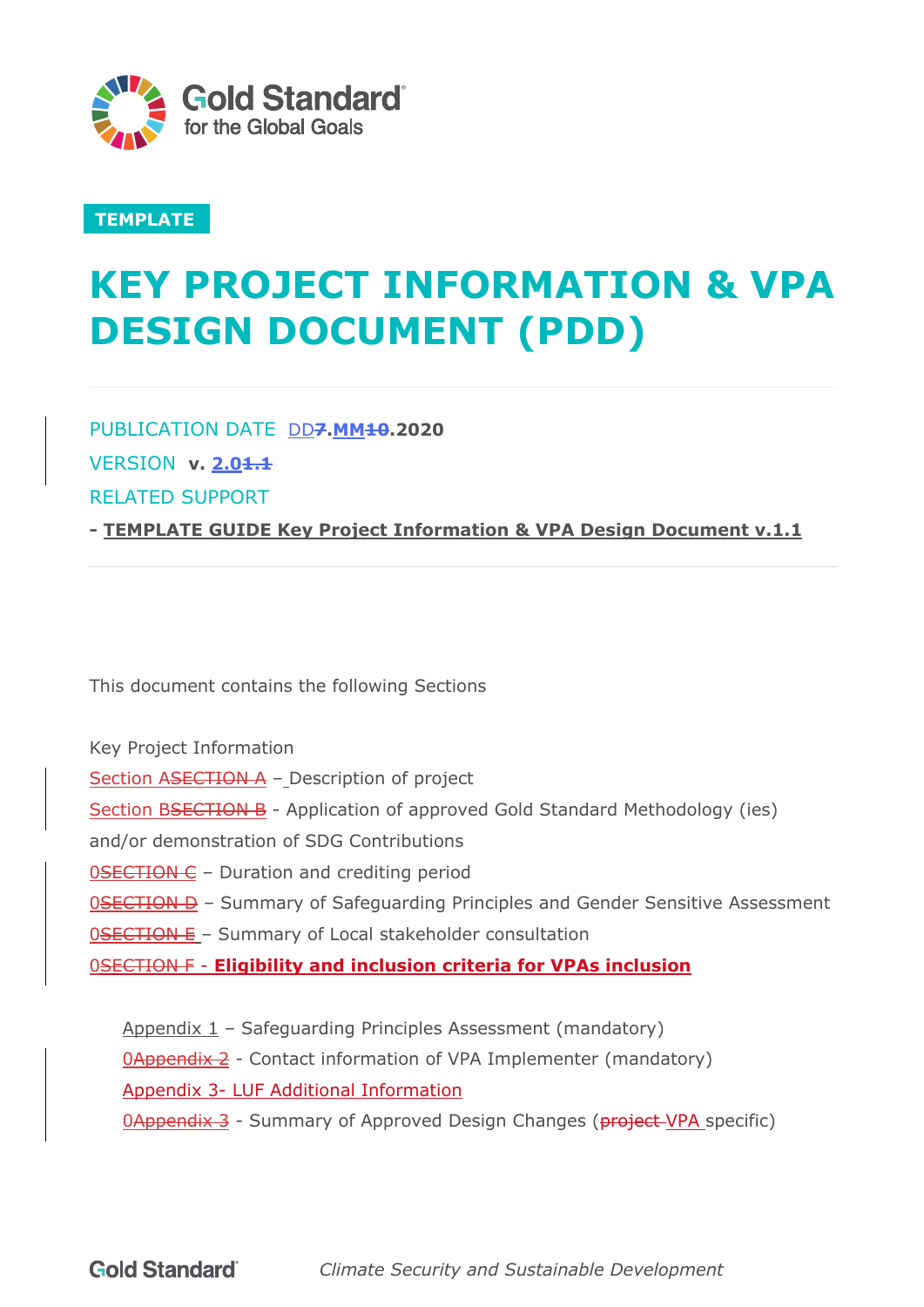This template has been revised to aid a consistent interpretation and to better support project developers submitting documentation for certification. Please read the accompanying guide to understand how to complete this template accurately. **TEMPLATE GUIDE Key Project Information & VPA Design Document v.1.1** Please delete this blue text box upon completion

# **KEY PROJECT INFORMATION**

|                                                              | <b>Real case VPA</b> |
|--------------------------------------------------------------|----------------------|
| Type of VPA                                                  | <b>Regular VPA</b>   |
| Title of corresponding real case VPA (if<br>applicable)      |                      |
| <b>GS ID of real case VPA</b><br>(if applicable)             |                      |
| GS ID of Project-VPA                                         |                      |
| Title of ProjectVPA                                          |                      |
| Title of corresponding real case VPA (if<br>applicable)      |                      |
| Time of First Submission Date                                |                      |
| Date of Design Certification                                 |                      |
| Version number of the VPA-DD                                 |                      |
| Completion date of version                                   |                      |
| Coordinating/managing entity                                 |                      |
| VPA Implementer (s)                                          |                      |
| Project Participants and any communities<br>involved         |                      |
| Host Country (ies)                                           |                      |
| GS ID and Title of applicable Design<br><b>Certified VPA</b> |                      |
| GS ID and Title of applicable<br>Performance Certified VPA   |                      |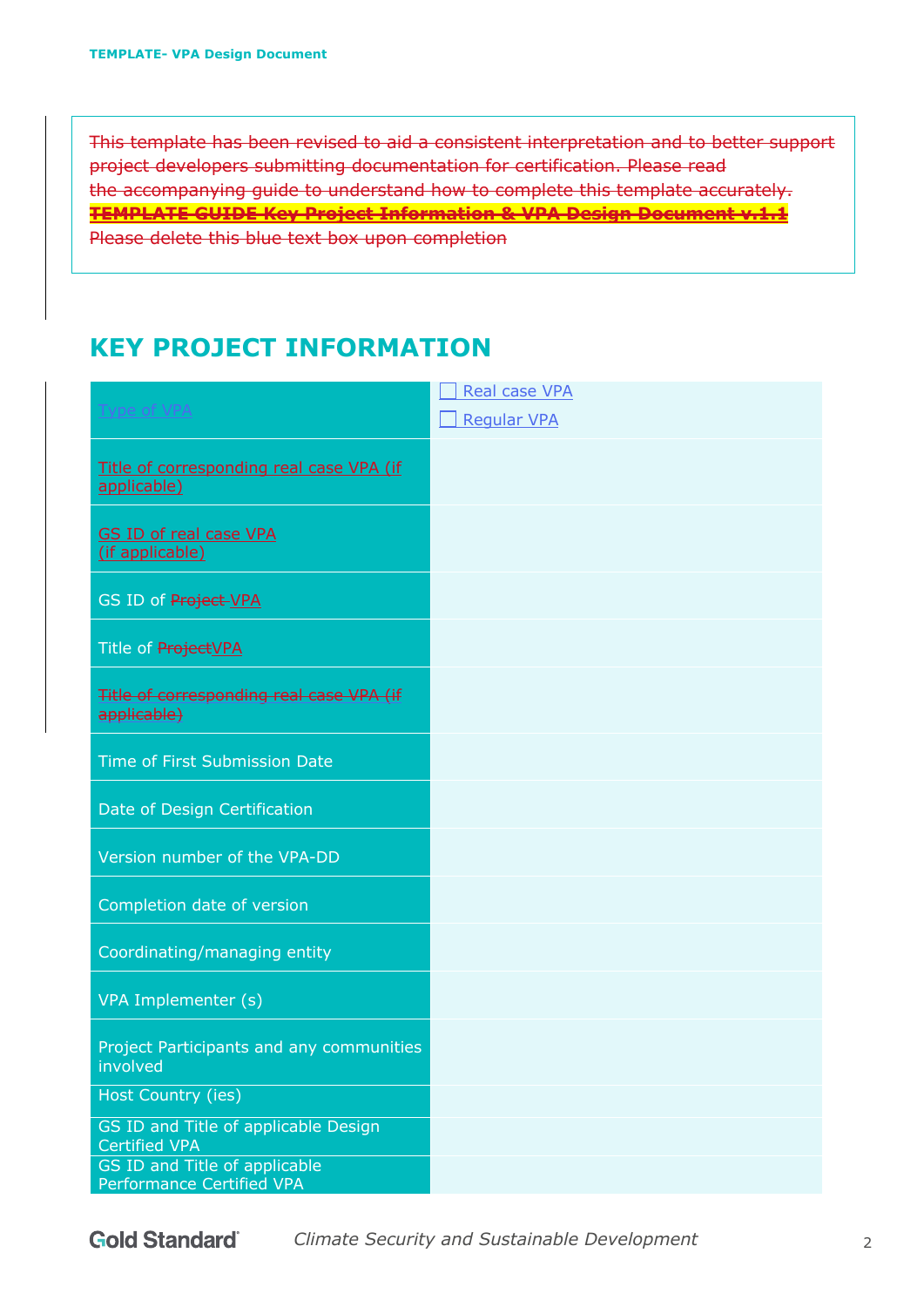| <b>Activity Requirements applied</b>            | <b>Community Services Activities</b>               |
|-------------------------------------------------|----------------------------------------------------|
|                                                 | Renewable Energy Activities                        |
|                                                 | Land Use and Forestry Activities/Risks &           |
|                                                 | Capacities                                         |
|                                                 | N/A                                                |
| Scale of the project activity                   | Micro scale                                        |
|                                                 | <b>Small Scale</b>                                 |
|                                                 | Large Scale                                        |
| Other Requirements applied                      |                                                    |
| Methodology (ies) applied and version<br>number |                                                    |
| Product Requirements applied                    | <b>GHG Emissions Reduction &amp; Sequestration</b> |
|                                                 | Renewable Energy Label                             |
|                                                 | N/A                                                |
| Project Cycle:                                  | Regular                                            |
|                                                 | Retroactive                                        |
|                                                 |                                                    |

### **Land-use & Forest and Agriculture - Key Project Information1**

(delete below table if N/A)

| $\frac{S}{C}$<br>$\frac{1}{2}$<br>$\overline{e}$<br>ģ                                   | Forestry<br>Agriculture                                                      |
|-----------------------------------------------------------------------------------------|------------------------------------------------------------------------------|
| $rac{S}{i}$<br>÷<br>$\overline{\mathsf{v}}$<br>$\overline{\mathbf{i}}$<br>$\frac{C}{U}$ | Conservation (no use of timber)<br>Selective Harvesting<br>Rotation Forestry |

<sup>1</sup> Please refer to 0Appendix 3 for detailed information on LUF projects

 $\overline{\phantom{a}}$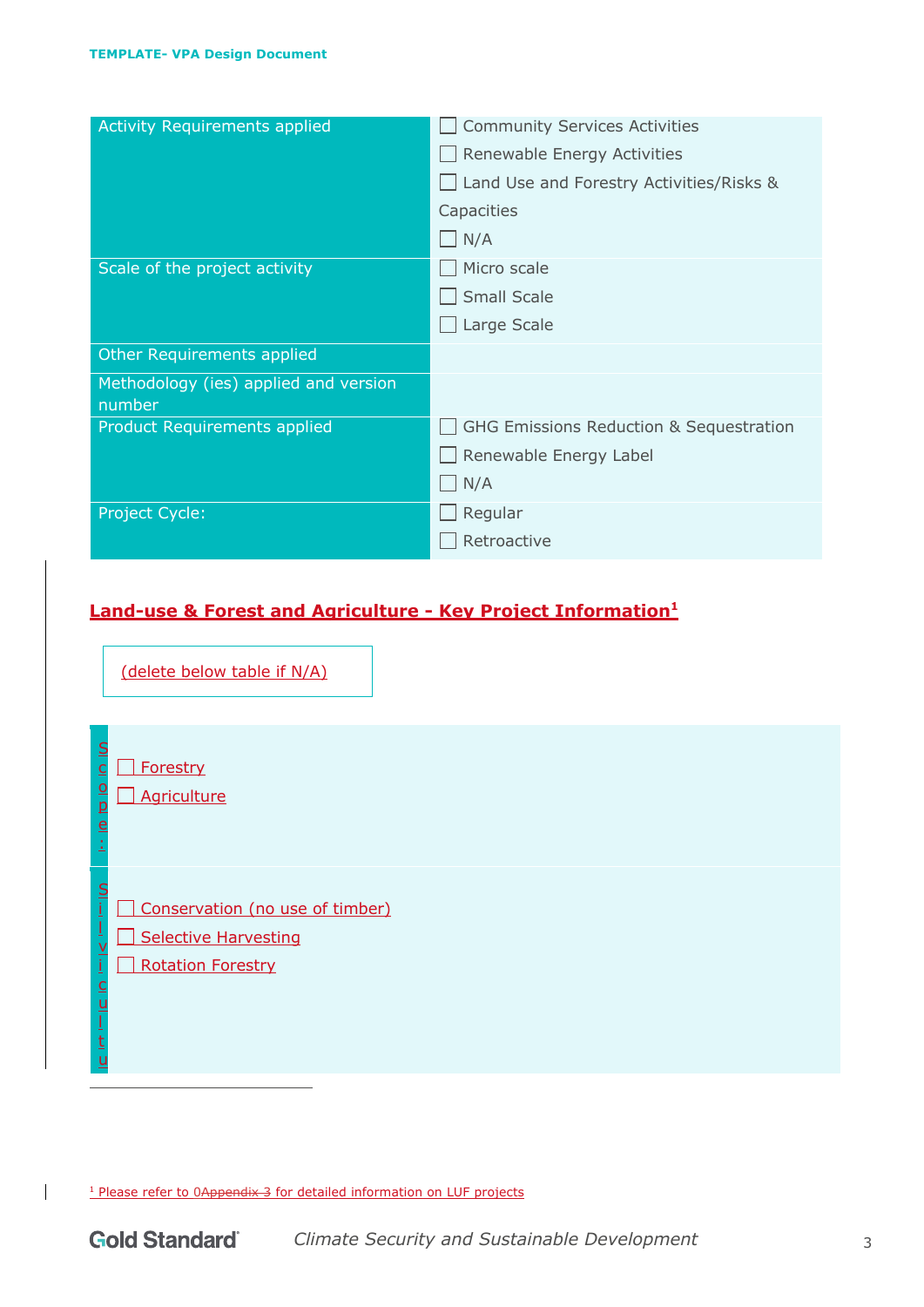#### **TEMPLATE- VPA Design Document**

| i - 7 0 1 0 1 0 1 1 0 1 0 1 0 1 1 0 1 1 0 1 1 0 1 1 0 1 1 0 1 1 0 1 1 0 1 1 0 1 1 0 1 1 0 1 1 0 1 1 0 1 1 0 1 1 |
|-----------------------------------------------------------------------------------------------------------------|
|                                                                                                                 |
|                                                                                                                 |
|                                                                                                                 |
|                                                                                                                 |
| E<br>I                                                                                                          |
| İ                                                                                                               |
|                                                                                                                 |
|                                                                                                                 |
| $\frac{q}{1-p}$                                                                                                 |
|                                                                                                                 |
|                                                                                                                 |
|                                                                                                                 |
|                                                                                                                 |
|                                                                                                                 |
|                                                                                                                 |
|                                                                                                                 |
|                                                                                                                 |
|                                                                                                                 |
| eld Li @ld Li Mirit                                                                                             |
|                                                                                                                 |
|                                                                                                                 |
|                                                                                                                 |
|                                                                                                                 |
|                                                                                                                 |
|                                                                                                                 |
|                                                                                                                 |
|                                                                                                                 |
| $\frac{1}{10}$ $\frac{1}{10}$ $\frac{1}{10}$ $\frac{1}{10}$ $\frac{1}{10}$ $\frac{1}{10}$                       |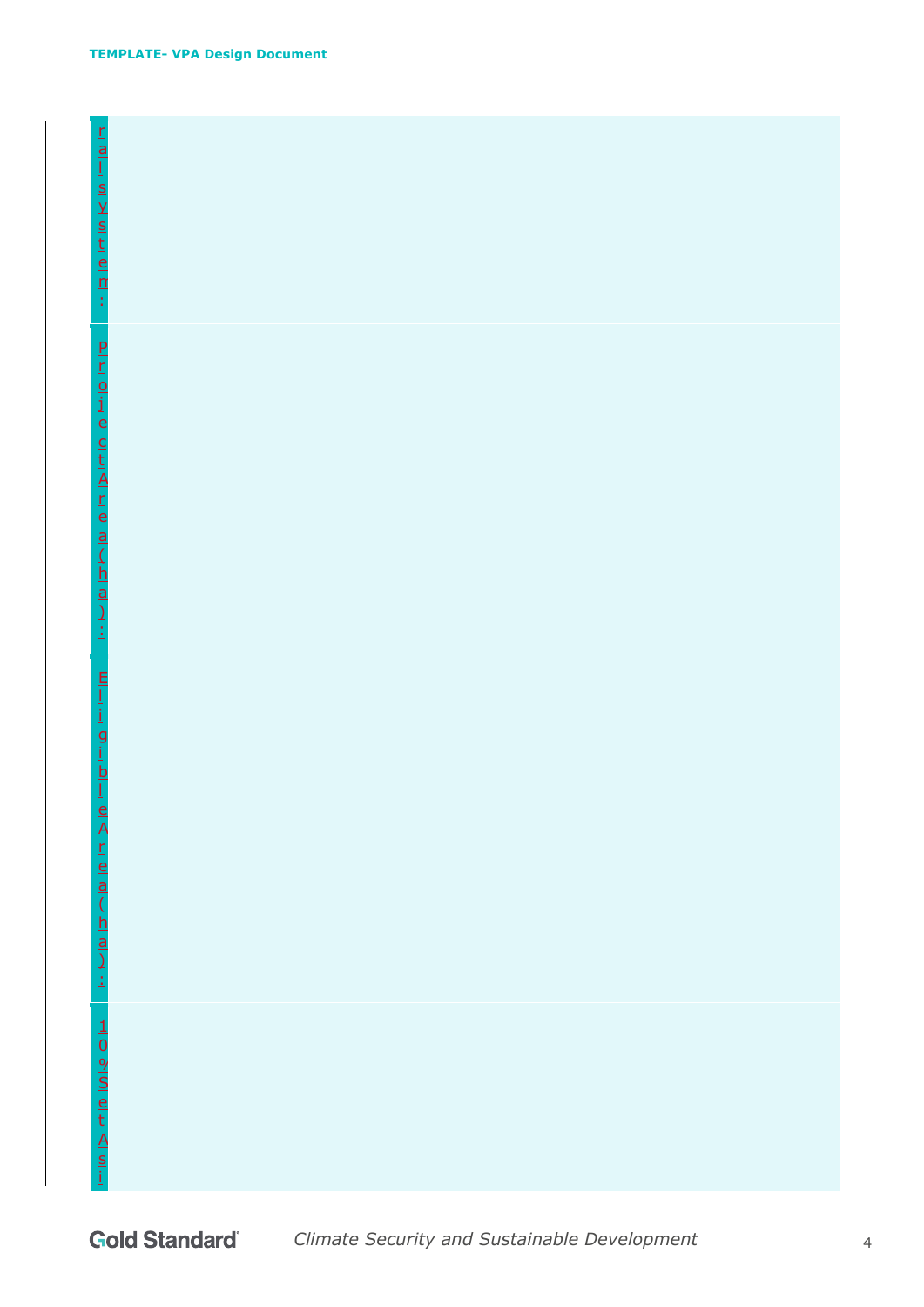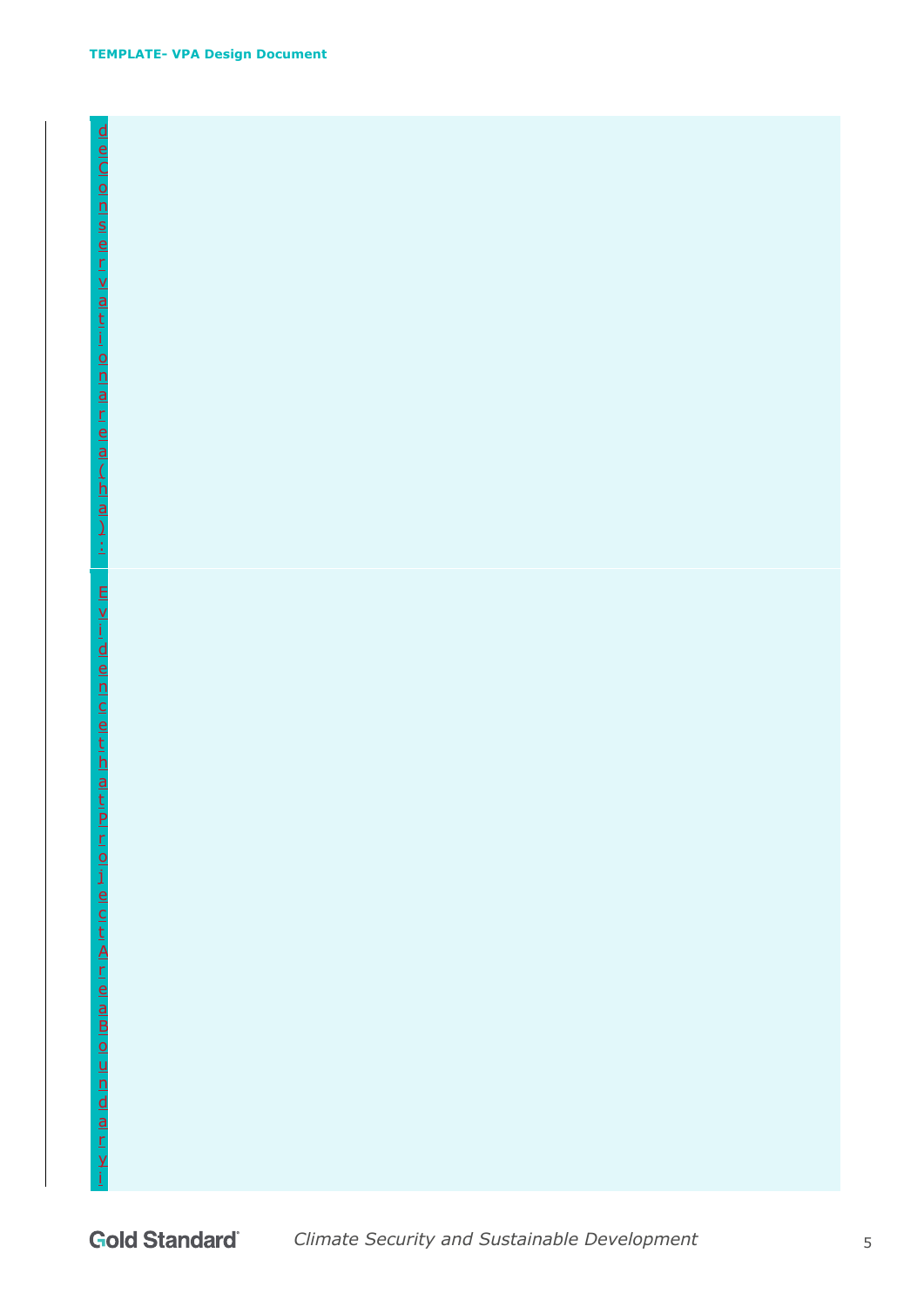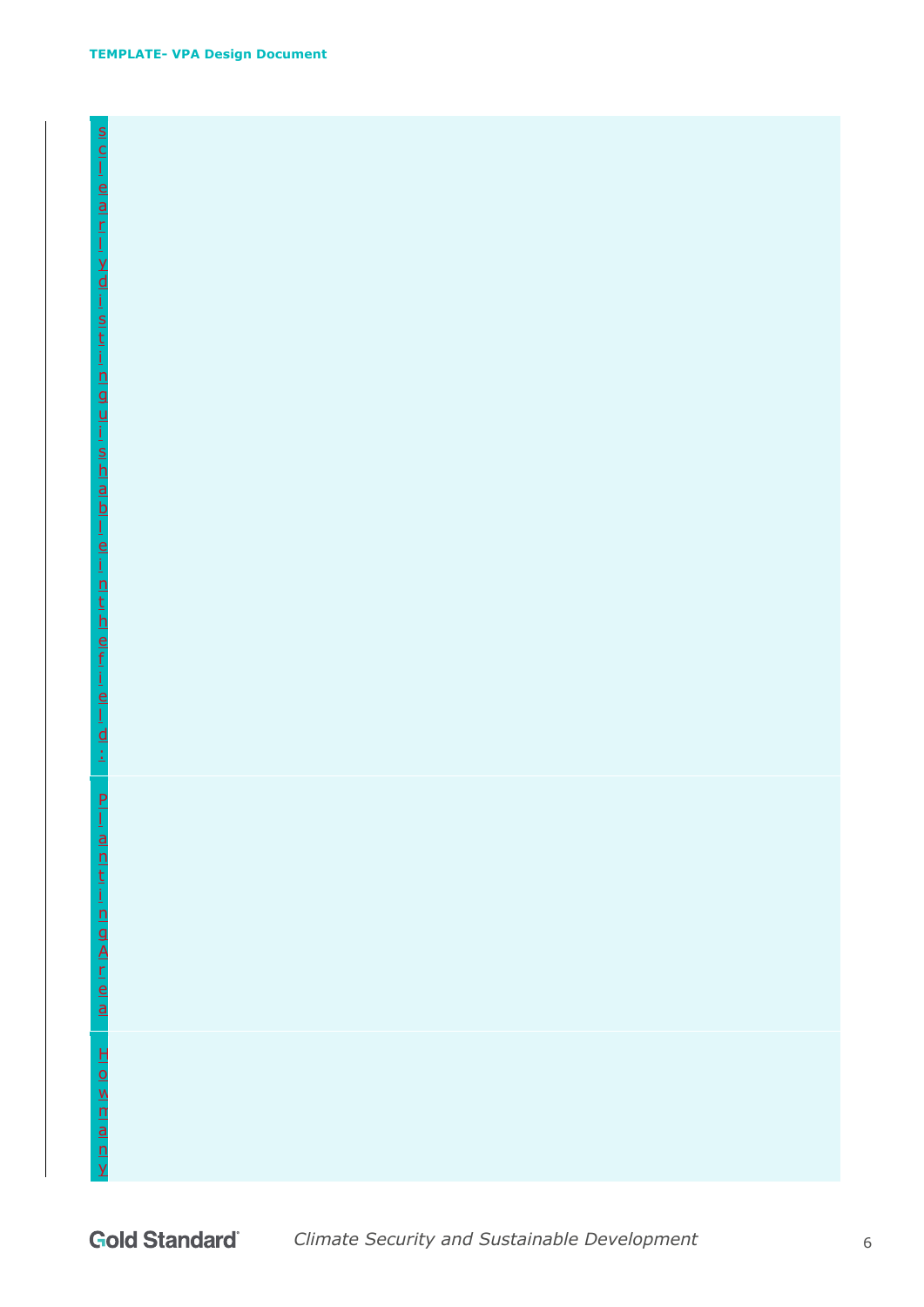$\overline{\mathsf{M}}$ o d e

i n g U n

t s  $\overline{\mathfrak{l}}$  $\underline{\mathsf{M}}$ U

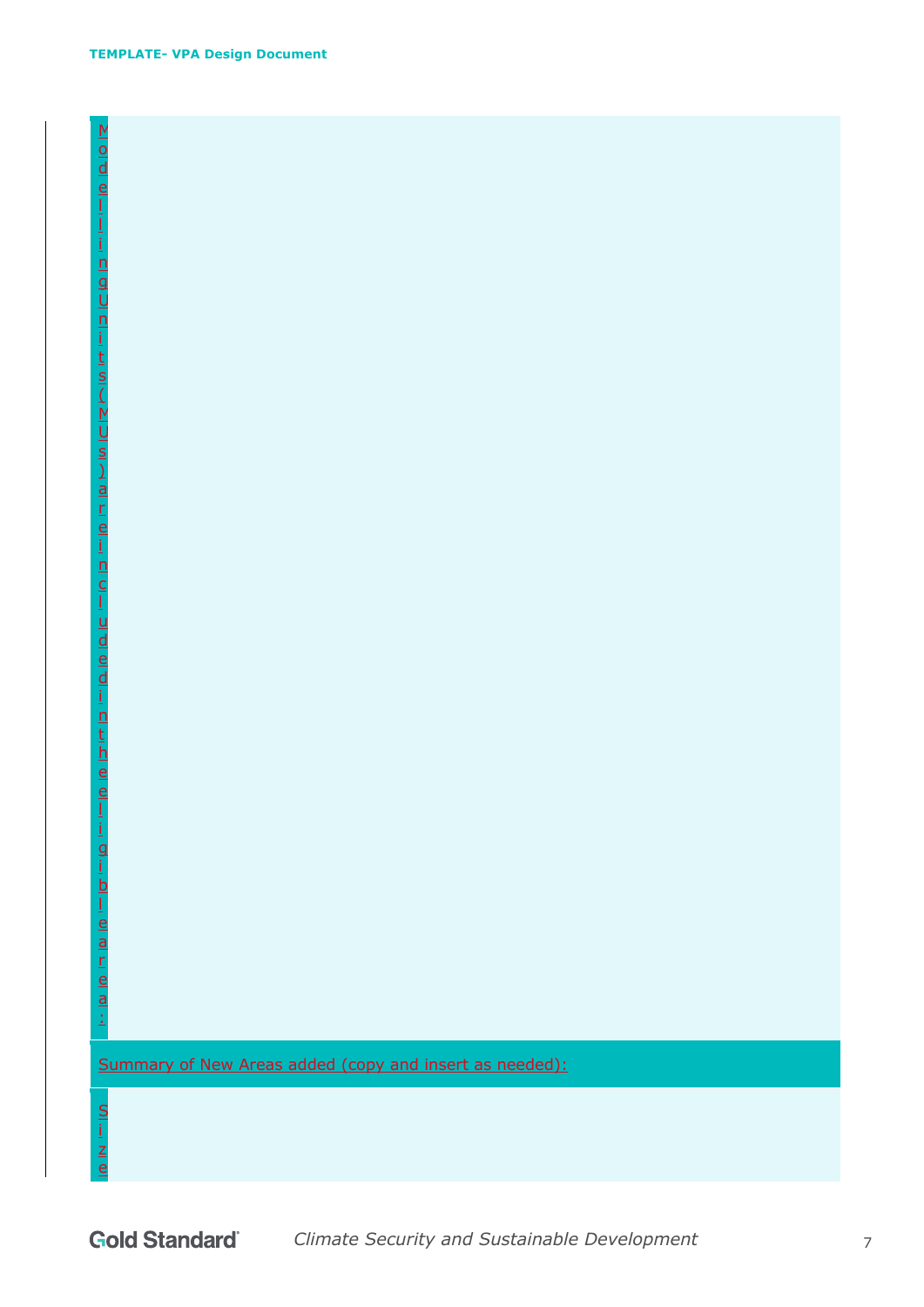| $\overline{\mathsf{h}}$<br>$\frac{a}{b}$<br>- 1<br>×.                                                    |  |  |  |
|----------------------------------------------------------------------------------------------------------|--|--|--|
| $\overline{\mathbb{C}}$<br>$\frac{a}{t}$<br>$\frac{e}{A}$<br><u>d</u><br>$\overline{a}$<br>$\frac{e}{d}$ |  |  |  |

# **Table 1 – Estimated Sustainable Development Contributions**

| <b>Sustainable Development</b><br><b>Goals Targeted</b> | <b>SDG Impact</b><br>(defined in Error!<br>Reference source not<br>found. <b>B.6</b> | <b>Estimated</b><br><b>Annual Average</b> | <b>Units or Products</b> |
|---------------------------------------------------------|--------------------------------------------------------------------------------------|-------------------------------------------|--------------------------|
| 13 Climate Action                                       |                                                                                      |                                           |                          |
| (mandatory)                                             |                                                                                      |                                           |                          |
|                                                         |                                                                                      |                                           |                          |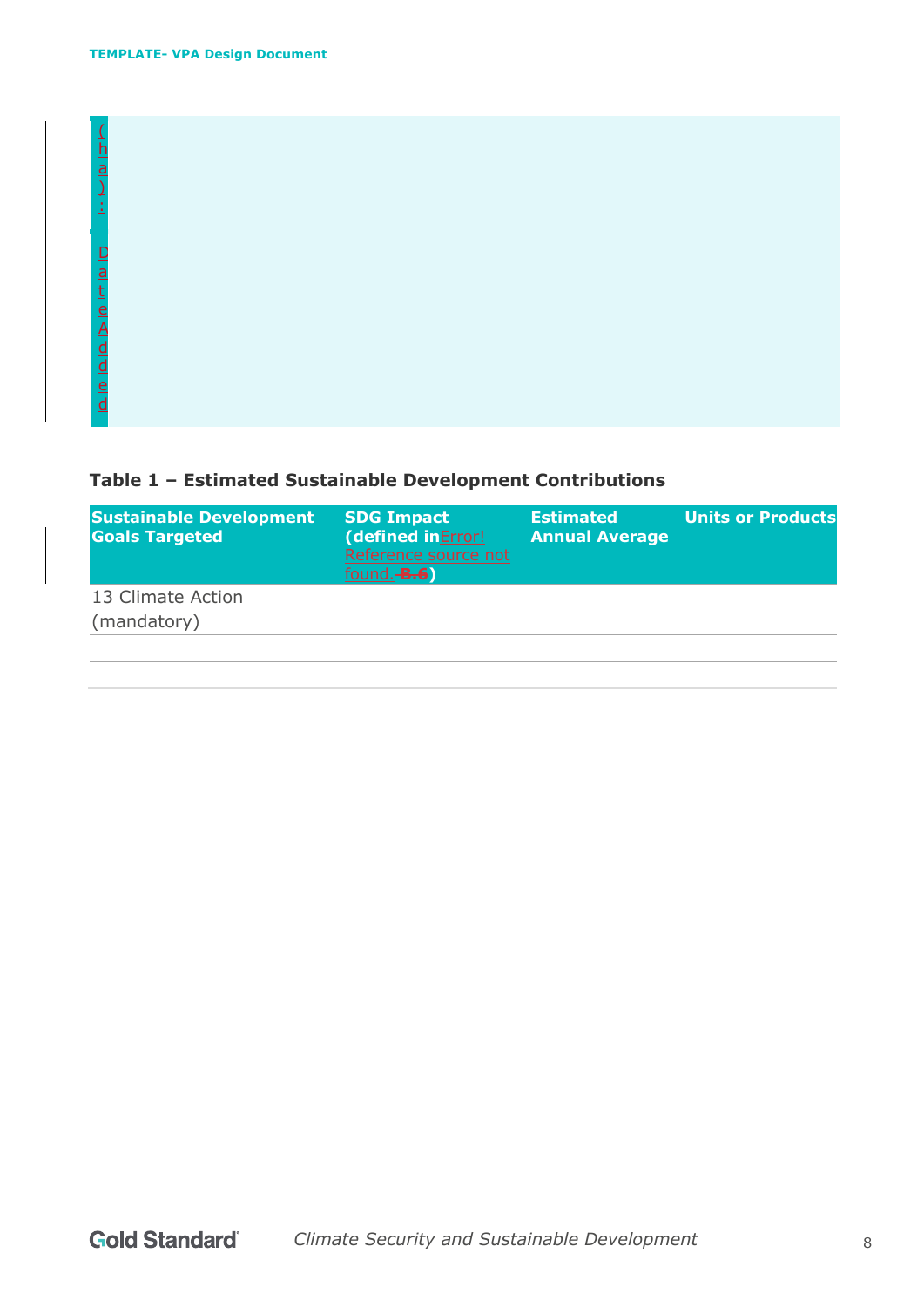# SECTION A. DESCRIPTION OF PROJECT

#### **A.1. Purpose and general description of project**   $>$

A.1.1. Eligibility of the **project-VPA** under approved PoA

### $A.1.1.$  >>

Table  $24$  Eligibility for VPA inclusion as per PoA requirements  $\rightarrow$ 

|               | <b>No. Eligibility Criterion</b> | Description/<br><b>Required condition</b> | <b>Description of the VPA</b><br>in relation to the<br>criteria,<br><b>Means of Verification</b><br>and / Supporting<br>evidence<br>for inclusion |
|---------------|----------------------------------|-------------------------------------------|---------------------------------------------------------------------------------------------------------------------------------------------------|
|               |                                  |                                           |                                                                                                                                                   |
| $\mathcal{P}$ |                                  |                                           |                                                                                                                                                   |
| 3             |                                  |                                           |                                                                                                                                                   |
| $\cdots$      |                                  |                                           |                                                                                                                                                   |

#### A.1.1. Eligibility and inclusion criteria for regular VPAs

#### $\Rightarrow$

|                     | <b>Eligibility Criterion</b> | <b>Contract Contract</b><br>brest <del>i i putoity</del><br>医心包 医皮肤病<br>---------------------------------<br><u>itel, an ea contributor</u> | . <del>.</del><br><b>IN A TANK ENGINEERING</b><br>$M = 1.121$ and $M = 1.001$<br>venneardit supportive<br>مممم امليت<br>------------<br>THE REPORT OF A TAX<br>io Encitato d |
|---------------------|------------------------------|---------------------------------------------------------------------------------------------------------------------------------------------|------------------------------------------------------------------------------------------------------------------------------------------------------------------------------|
|                     |                              |                                                                                                                                             |                                                                                                                                                                              |
| $\geq$              |                              |                                                                                                                                             |                                                                                                                                                                              |
| ≂                   |                              |                                                                                                                                             |                                                                                                                                                                              |
| $\overline{\cdots}$ |                              |                                                                                                                                             |                                                                                                                                                                              |

A.1.2. Legal ownership of products generated by the **project-VPA** and legal rights to alter use of resources required to service the project

 $>$ 

### **A.2. Location of projectVPA**

 $>$ 

#### **A.3. Technologies and/or measures**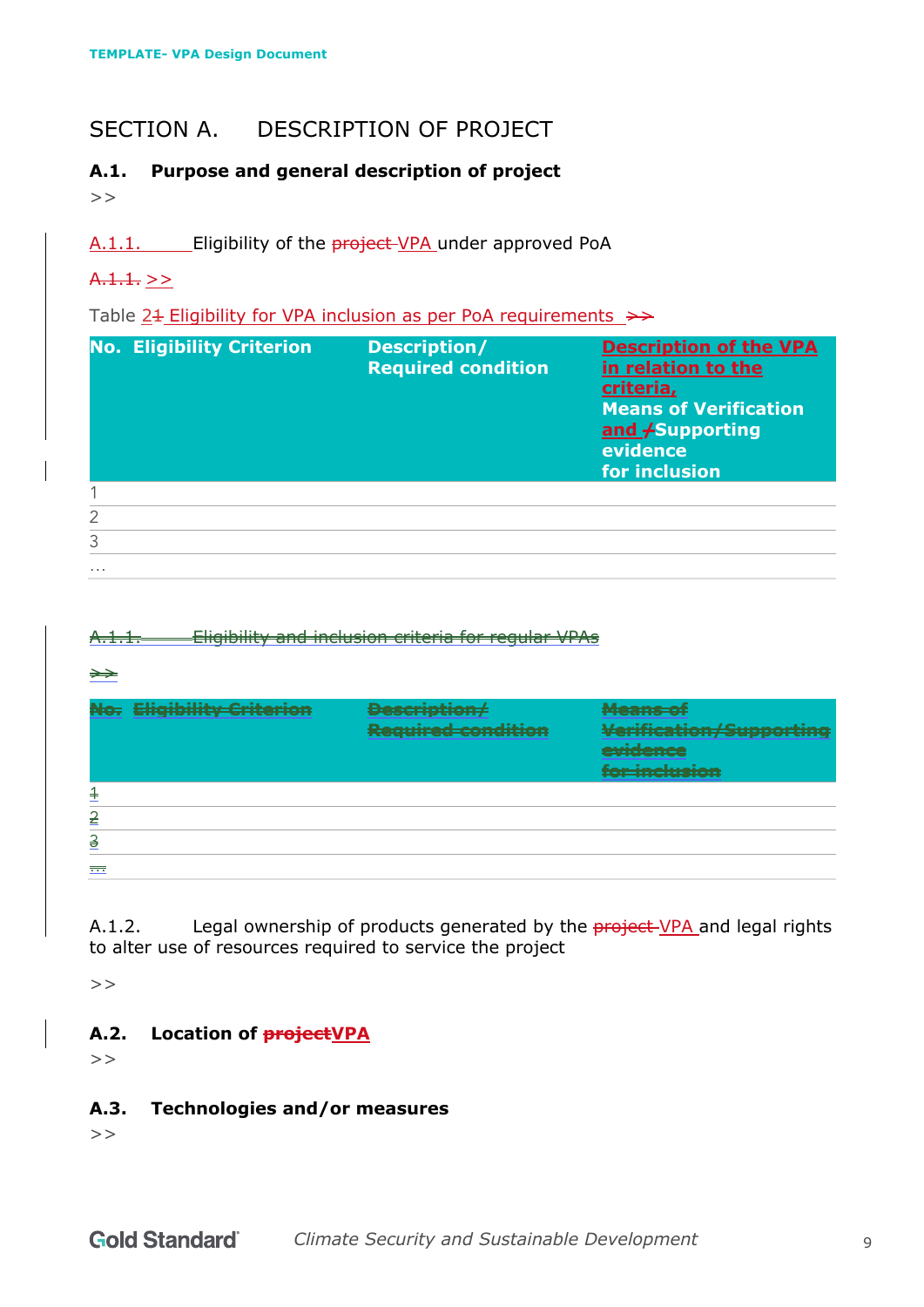#### A.4. Scale of the **project VPA**

 $>$ 

### **A.5. Funding sources of projectVPA**

 $\geq$ 

# **A.5.**

### >>**Eligibility and inclusion criteria for regular VPAs**

 $\rightarrow$ 

|               | <b>Eligibility Criterion</b> | <b>Description/</b><br><b>Required condition</b> | <b>Means of</b><br>Verification/Supporting<br>evidence<br>for inclusion |
|---------------|------------------------------|--------------------------------------------------|-------------------------------------------------------------------------|
|               |                              |                                                  |                                                                         |
|               |                              |                                                  |                                                                         |
| $\frac{3}{2}$ |                              |                                                  |                                                                         |
| 1.1.1         |                              |                                                  |                                                                         |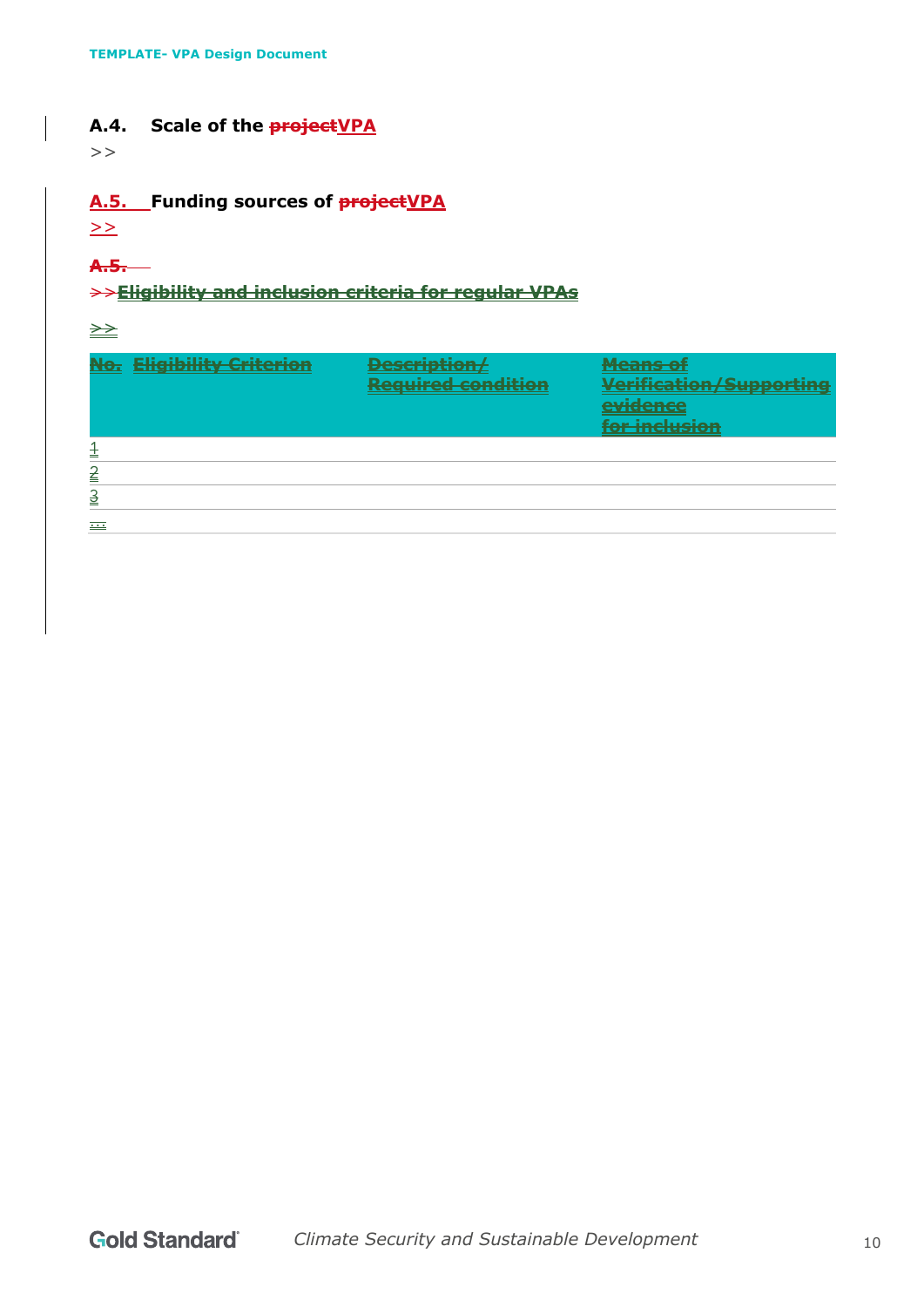# SECTION B. APPLICATION OF APPROVED GOLD STANDARD METHODOLOGY (IES) AND/OR DEMONSTRATION OF SDG CONTRIBUTIONS

**B.1. Reference of approved methodology (ies)**

 $>$ 

**B.2. Applicability of methodology (ies)**

 $>$ 

**B.3. Project VPA boundary**

| <b>Source</b>            |          |                      | <b>GHGs Included? Justification/Explanation</b> |  |
|--------------------------|----------|----------------------|-------------------------------------------------|--|
|                          | Source 1 | CO <sub>2</sub>      |                                                 |  |
|                          |          | CH <sub>4</sub>      |                                                 |  |
|                          |          | N <sub>2</sub> O     |                                                 |  |
|                          |          | $\sim$               |                                                 |  |
|                          |          | CO <sub>2</sub>      |                                                 |  |
|                          | Source 2 | CH <sub>4</sub>      |                                                 |  |
|                          |          | N <sub>2</sub> O     |                                                 |  |
| <b>Baseline</b> scenario |          | $\cdots$             |                                                 |  |
|                          |          | $\sim$ $\sim$ $\sim$ |                                                 |  |
|                          | $\cdots$ | $\sim$ $\sim$ $\sim$ |                                                 |  |
|                          |          | $\cdots$             |                                                 |  |
|                          | Source 1 | CO <sub>2</sub>      |                                                 |  |
|                          |          | CH <sub>4</sub>      |                                                 |  |
|                          |          | N <sub>2</sub> O     |                                                 |  |
|                          |          | $\ldots$             |                                                 |  |
|                          | Source 2 | CO <sub>2</sub>      |                                                 |  |
|                          |          | CH <sub>4</sub>      |                                                 |  |
|                          |          | N <sub>2</sub> O     |                                                 |  |
|                          |          | $\sim$ $\sim$        |                                                 |  |
|                          |          |                      |                                                 |  |
| Project scenario         | $\ldots$ | $\sim$ $\sim$ $\sim$ |                                                 |  |
|                          |          | $\cdots$             |                                                 |  |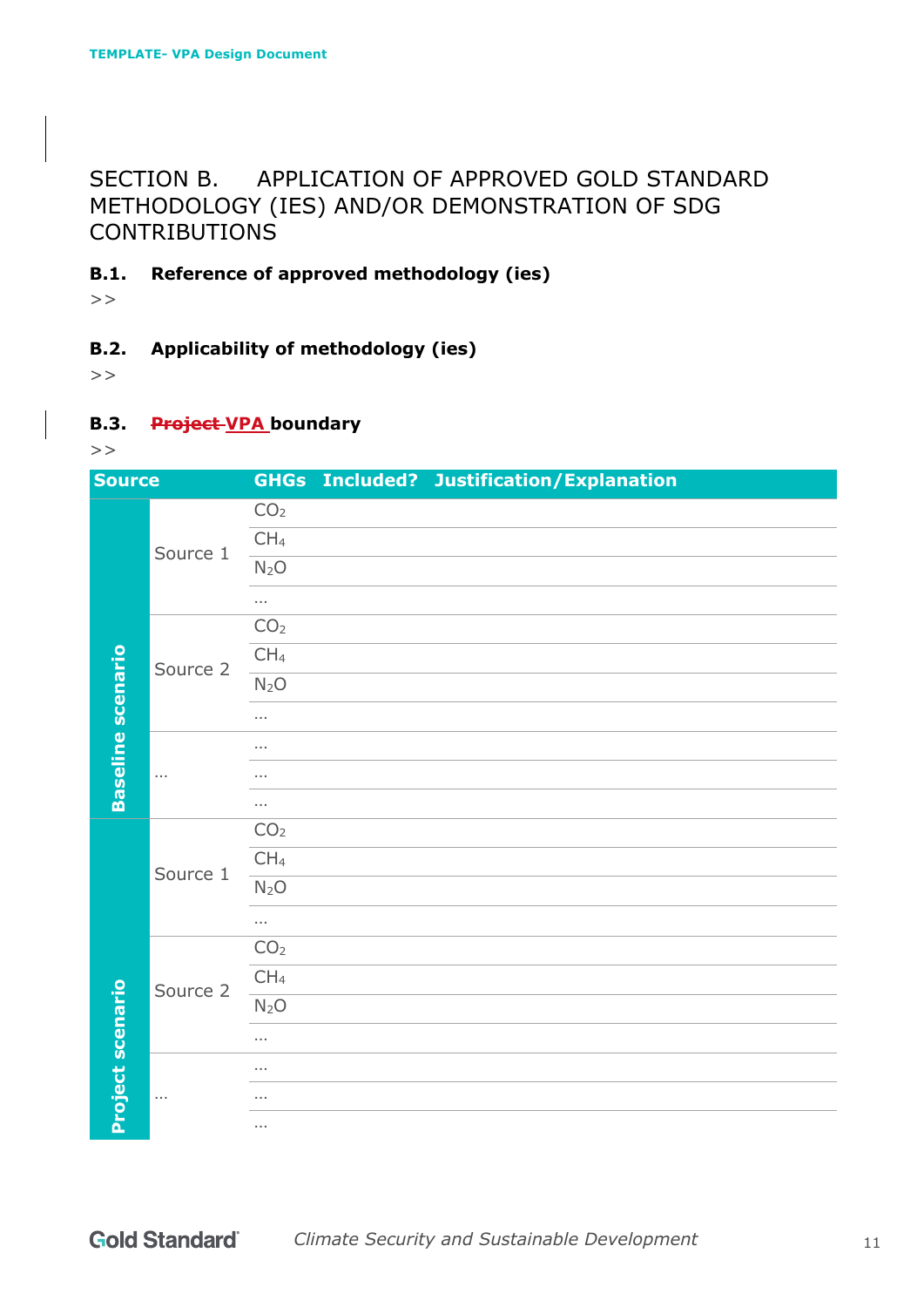#### **B.4. Establishment and description of baseline scenario**

 $>$ 

#### **B.5. Demonstration of additionality**

| M. | M. |
|----|----|
|    |    |
|    |    |
|    |    |
| ۰. | ۰. |
|    |    |
| v  | v  |
| ٠  | ٠  |
| ٧  | ٧  |
| ۰. | ۰. |
| v  | v  |
| ٠  | ٠  |
|    |    |

Use this table for Automatic Additionality Only – delete if N/A

| Specify the methodology, activity<br>requirement or product requirement that<br>establishes deemed additionality for the<br>proposed project (including the version<br>number and the specific paragraph, if<br>applicable). |  |
|------------------------------------------------------------------------------------------------------------------------------------------------------------------------------------------------------------------------------|--|
| Describe how the proposed <b>project-VPA</b><br>meets the criteria for deemed additionality.                                                                                                                                 |  |

 $\geq$ 

B.5.1. Prior Consideration

 $>$ 

B.5.2. Ongoing Financial Need

 $>$ 

### **B.6. Sustainable Development Goals (SDG) outcomes**

Relevant Target/Indicator for each of the three SDGs

| <b>Sustainable</b><br><b>Development</b> | <b>Most</b><br>relevant<br><b>SDG Target</b> | <b>SDG Impact</b>                 |
|------------------------------------------|----------------------------------------------|-----------------------------------|
| <b>Goals Targeted</b>                    |                                              |                                   |
|                                          |                                              | <b>Indicator (Proposed or SDG</b> |
|                                          |                                              | Indicator)                        |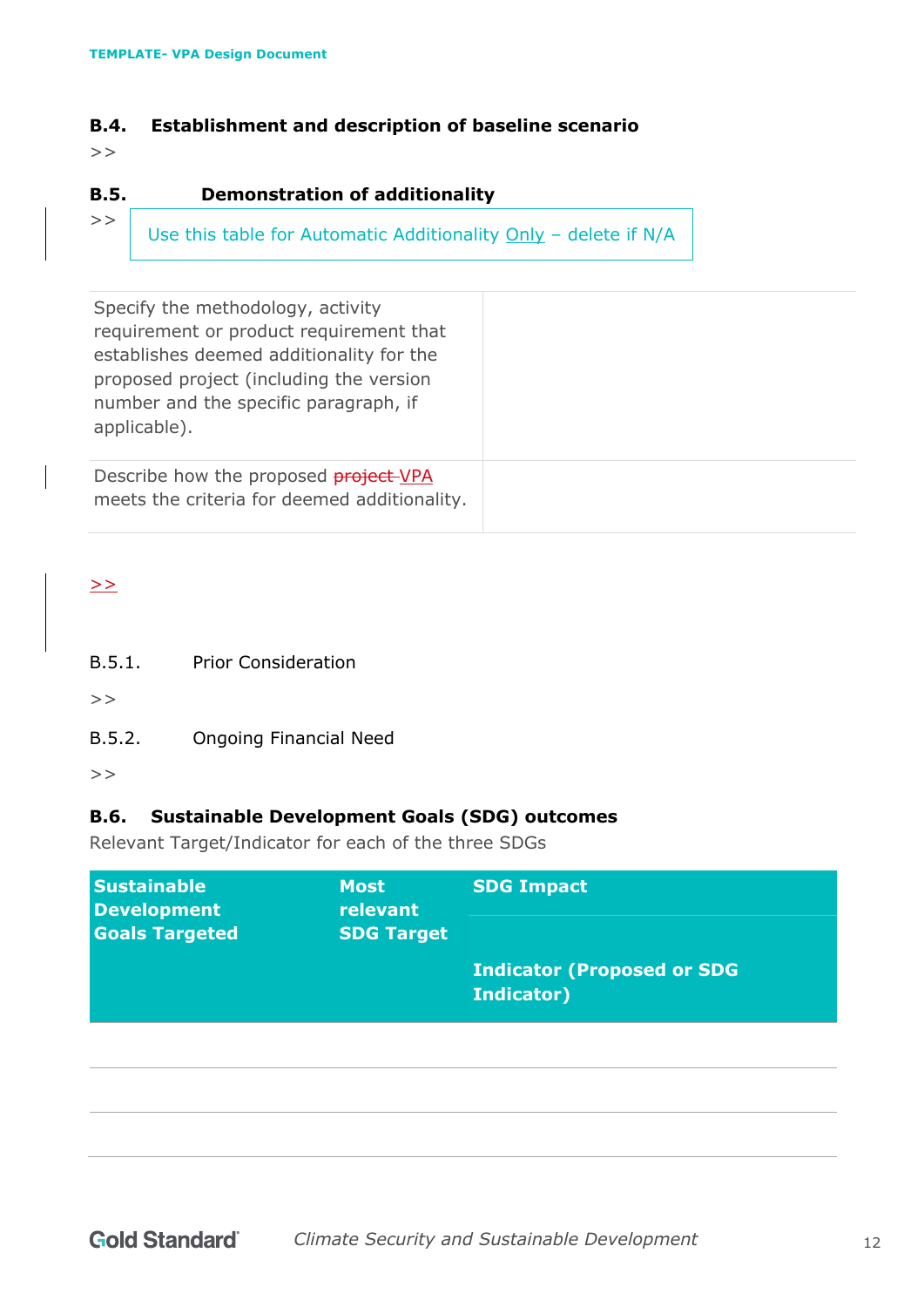B.6.1. Explanation of methodological choices/approaches for estimating the SDG Impact

 $>$ 

#### B.6.2. Data and parameters fixed ex ante

Copy the table for each piece of data and parameter; use headings to group parameter tables by SDG

#### **SDG13**

| Data/parameter                                             |
|------------------------------------------------------------|
| Unit                                                       |
| Description                                                |
| Source of data                                             |
| Value(s) applied                                           |
| Choice of data or<br>Measurement methods<br>and procedures |
| Purpose of data                                            |
| <b>Additional comment</b>                                  |

#### **(SDG n …**)

B.6.3. Ex ante estimation of SDG Impact

 $>$ 

B.6.4. Summary of ex ante estimates of each SDG outcome

| <b>Year</b> | <b>Baseline</b><br>estimate | <b>Project</b><br>estimate | <b>Net benefit</b> |
|-------------|-----------------------------|----------------------------|--------------------|
| Year 1      |                             |                            |                    |
| Year 2      |                             |                            |                    |
| Year 2      |                             |                            |                    |
| Year 4      |                             |                            |                    |
| Year 5      |                             |                            |                    |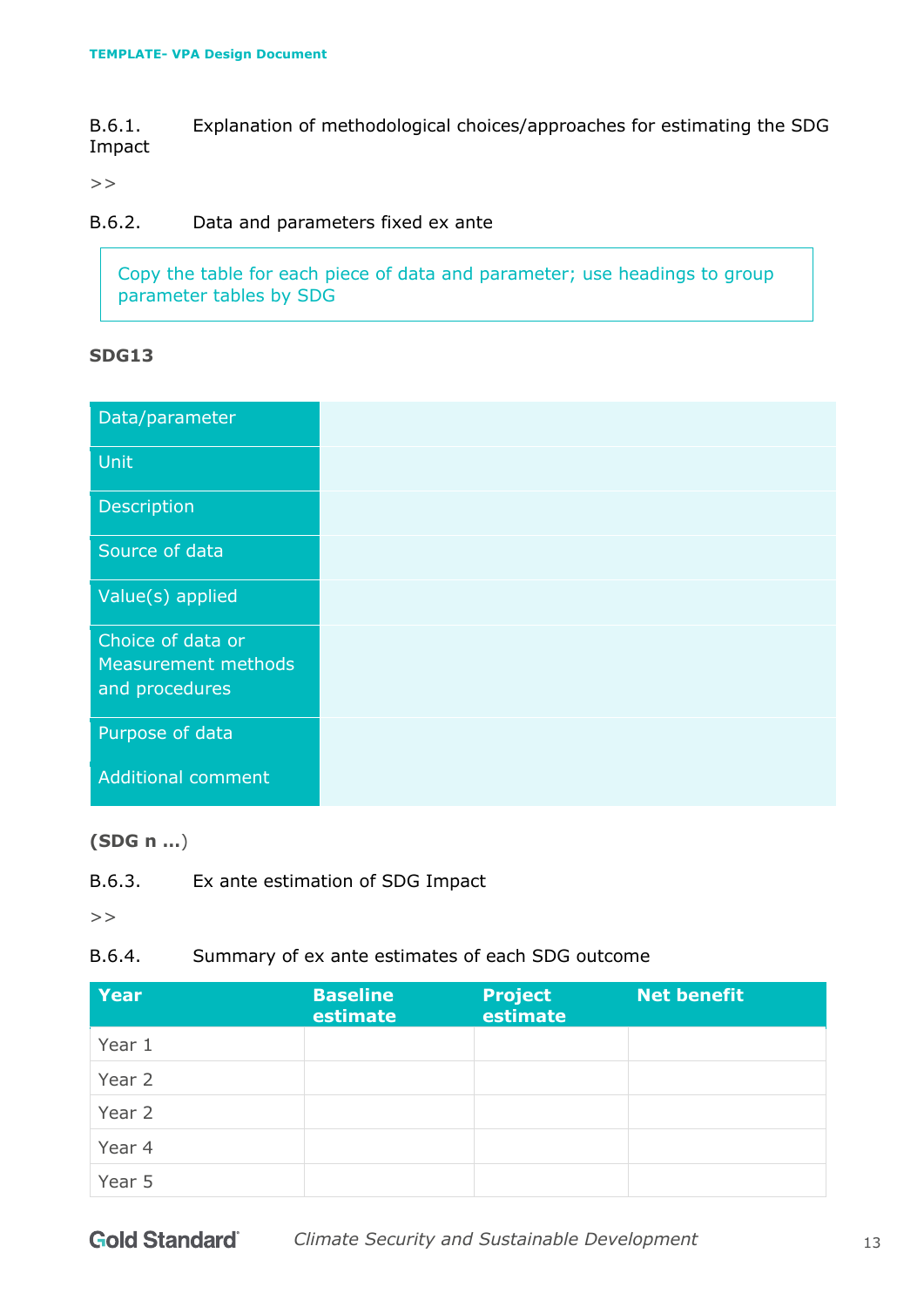| Year n (delete if N/A)                      |  |  |
|---------------------------------------------|--|--|
| <b>Total</b>                                |  |  |
| <b>Total number of</b><br>crediting years   |  |  |
| Annual average over<br>the crediting period |  |  |

#### **B.7. Monitoring plan**

B.7.1. Data and parameters to be monitored

(Copy the table for each piece of data and parameter; use headings to group parameter tables by SDG)

#### **SDG 13**

| Data / Parameter                      |
|---------------------------------------|
| Unit                                  |
| Description                           |
| Source of data                        |
| Value(s) applied                      |
| Measurement methods<br>and procedures |
| Monitoring frequency                  |
| QA/QC procedures                      |
| Purpose of data                       |
| <b>Additional comment</b>             |

#### **(SDG n…)**

B.7.2. Sampling plan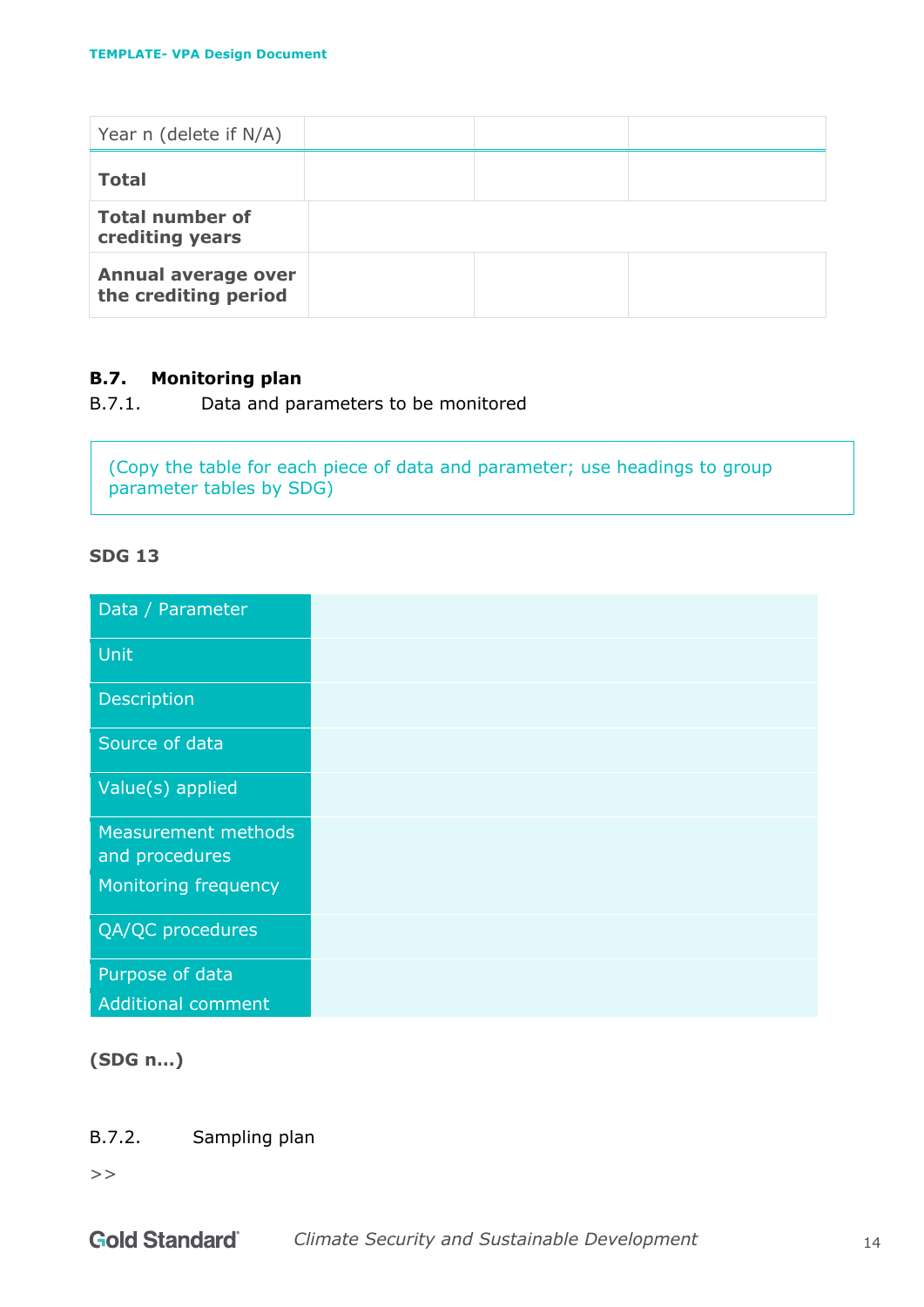B.7.3. Other elements of monitoring plan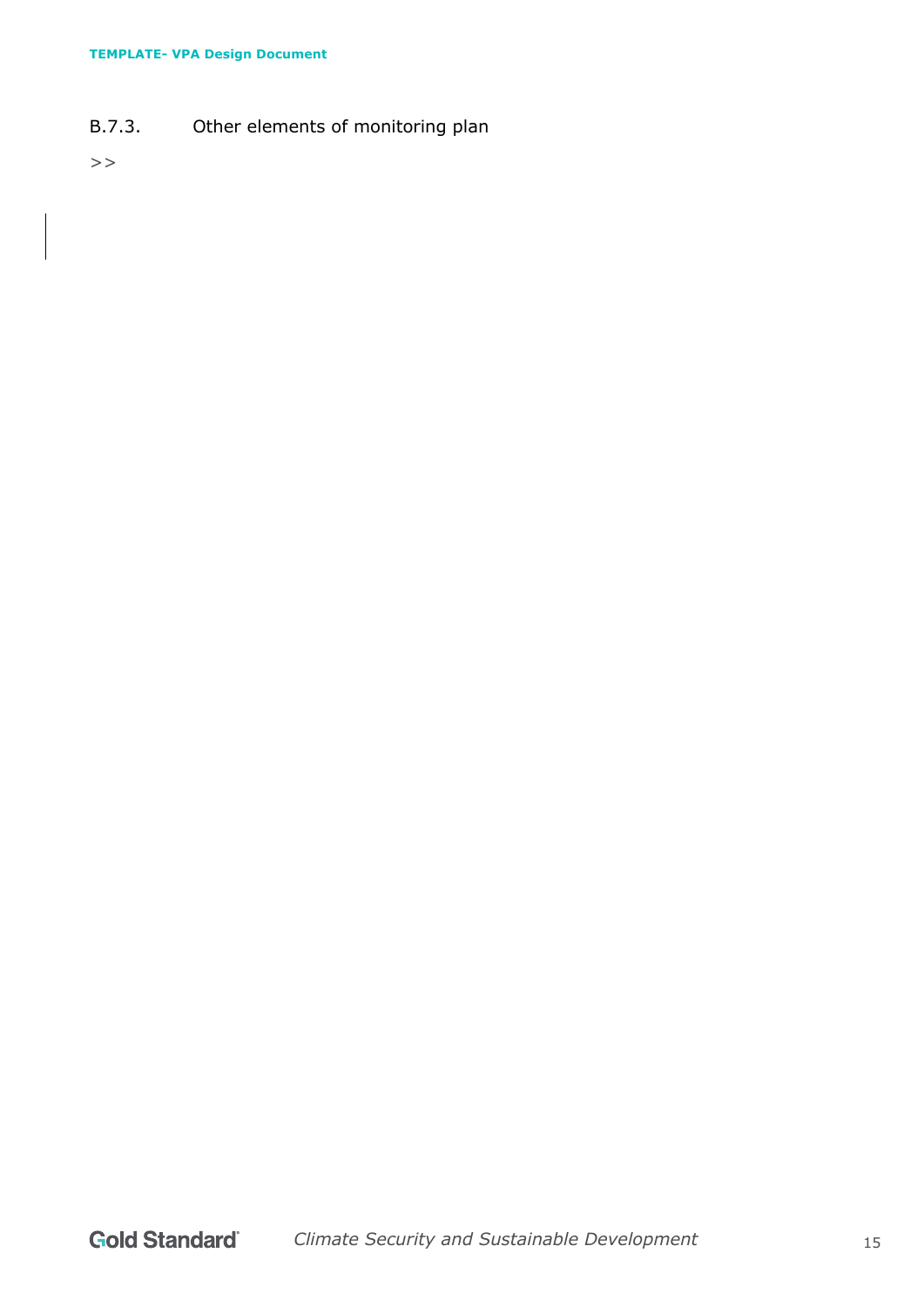# SECTION C. DURATION AND CREDITING PERIOD

### **C.1. Duration of project**

C.1.1. Start date of project-VPA

 $>$ 

C.1.2. Expected operational lifetime of project-VPA

 $>$ 

### **C.2. Crediting period of project**

C.2.1. Start date of crediting period

 $>$ 

C.2.2. Total length of crediting period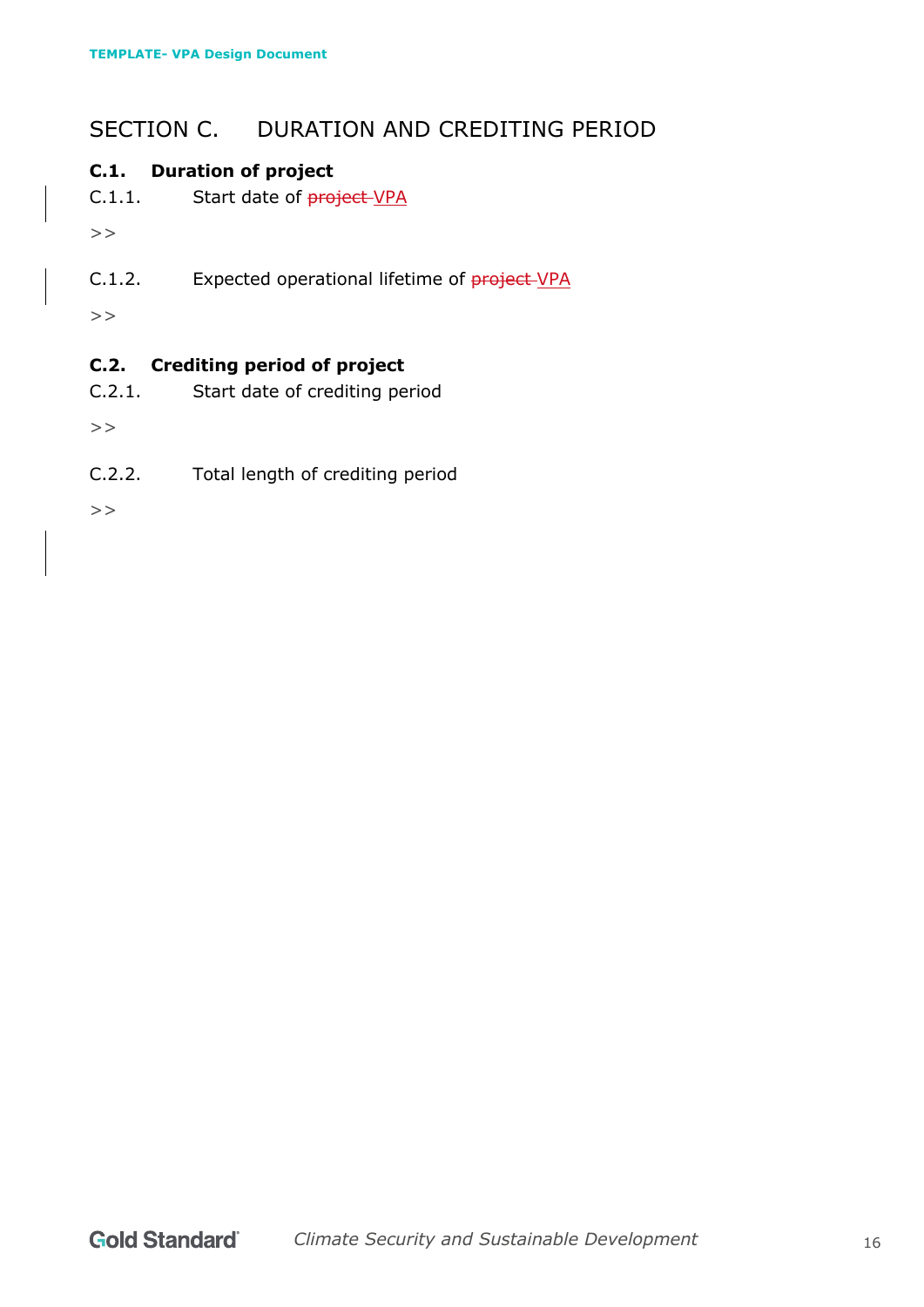# SECTION D. SUMMARY OF SAFEGUARDING PRINCIPLES AND GENDER SENSITIVE ASSESSMENT

#### **D.1. Safeguarding Principles that will be monitored**

A completed Safeguarding Principles Assessment is in Appendix 1, ongoing monitoring is summarised below.

**Principles Mitigation Measures added to the Monitoring Plan** 

**Principle x.y**

#### **D.2. Assessment that project complies with GS4GG Gender Sensitive requirements**

| Question 1 - Explain how the project<br>reflects the key issues and requirements<br>of Gender Sensitive design and<br>implementation as outlined in the<br>Gender Policy? |  |
|---------------------------------------------------------------------------------------------------------------------------------------------------------------------------|--|
| Question 2 - Explain how the project<br>aligns with existing country policies,<br>strategies and best practices                                                           |  |
| Question 3 - Is an Expert required for<br>the Gender Safeguarding Principles &<br>Requirements?                                                                           |  |
| Question 4 - Is an Expert required to<br>assist with Gender issues at the<br><b>Stakeholder Consultation?</b>                                                             |  |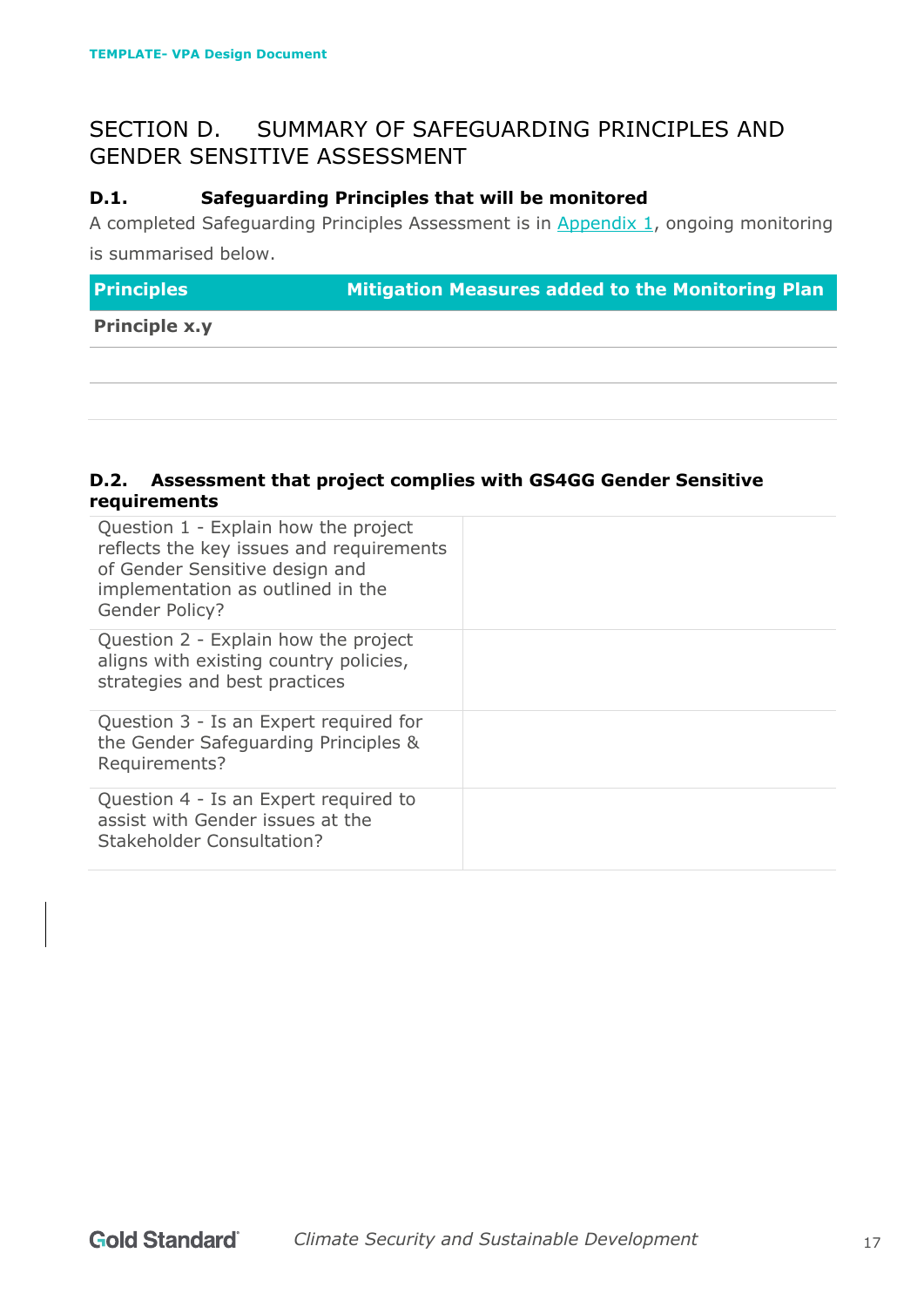# SECTION E. SUMMARY OF LOCAL STAKEHOLDER **CONSULTATION**

The below is a summary of the 2 step GS4GG Consultation for monitoring purposes. Please refer to the separate Stakeholder Consultation Report for a complete report on the initial consultation and stakeholder feedback round.

#### **E.1. Summary of stakeholder mitigation measures**

 $>$ 

#### **E.2. Final continuous input / grievance mechanism**

| <b>Method</b>                                 | Include all details of Chosen Method (s) so that<br>they may be understood and, where relevant,<br>used by readers. |
|-----------------------------------------------|---------------------------------------------------------------------------------------------------------------------|
| Continuous Input / Grievance                  |                                                                                                                     |
| <b>Expression Process Book</b><br>(mandatory) |                                                                                                                     |
| GS Contact (mandatory)                        | help@goldstandard.org                                                                                               |
| Other                                         |                                                                                                                     |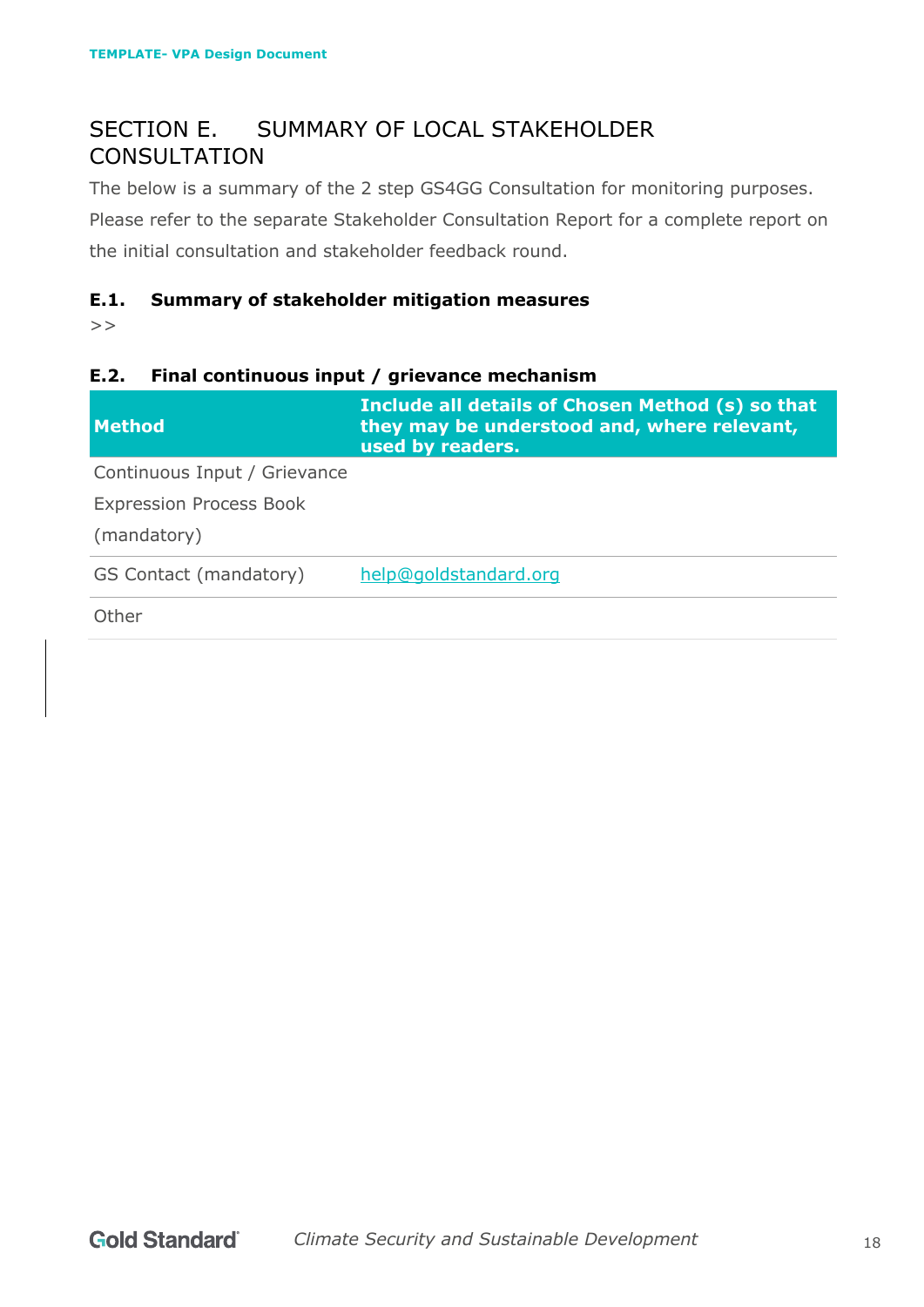# SECTION F. **Eligibility and inclusion criteria for VPAs inclusion**

>>

The below table shall be completed for all VPAs.

The CME shall provide clear description on how eligibility criteria set at real case VPAs are complied with for each real case and regular VPAs submitted for inclusion.

The CME shall not change the eligibility criteria and required condition set at real case VPAs. At the time of inclusion of regular VPAs, the CME shall only describe how the regular VPAs comply with the eligibility criterion.

|   | <b>No. Eligibility Criterion</b> | Description/<br><b>Required condition</b> | <b>Means of</b><br><b>Verification/Supporting</b><br>evidence<br>for inclusion |
|---|----------------------------------|-------------------------------------------|--------------------------------------------------------------------------------|
|   |                                  |                                           |                                                                                |
| 2 |                                  |                                           |                                                                                |
|   |                                  |                                           |                                                                                |
|   |                                  |                                           |                                                                                |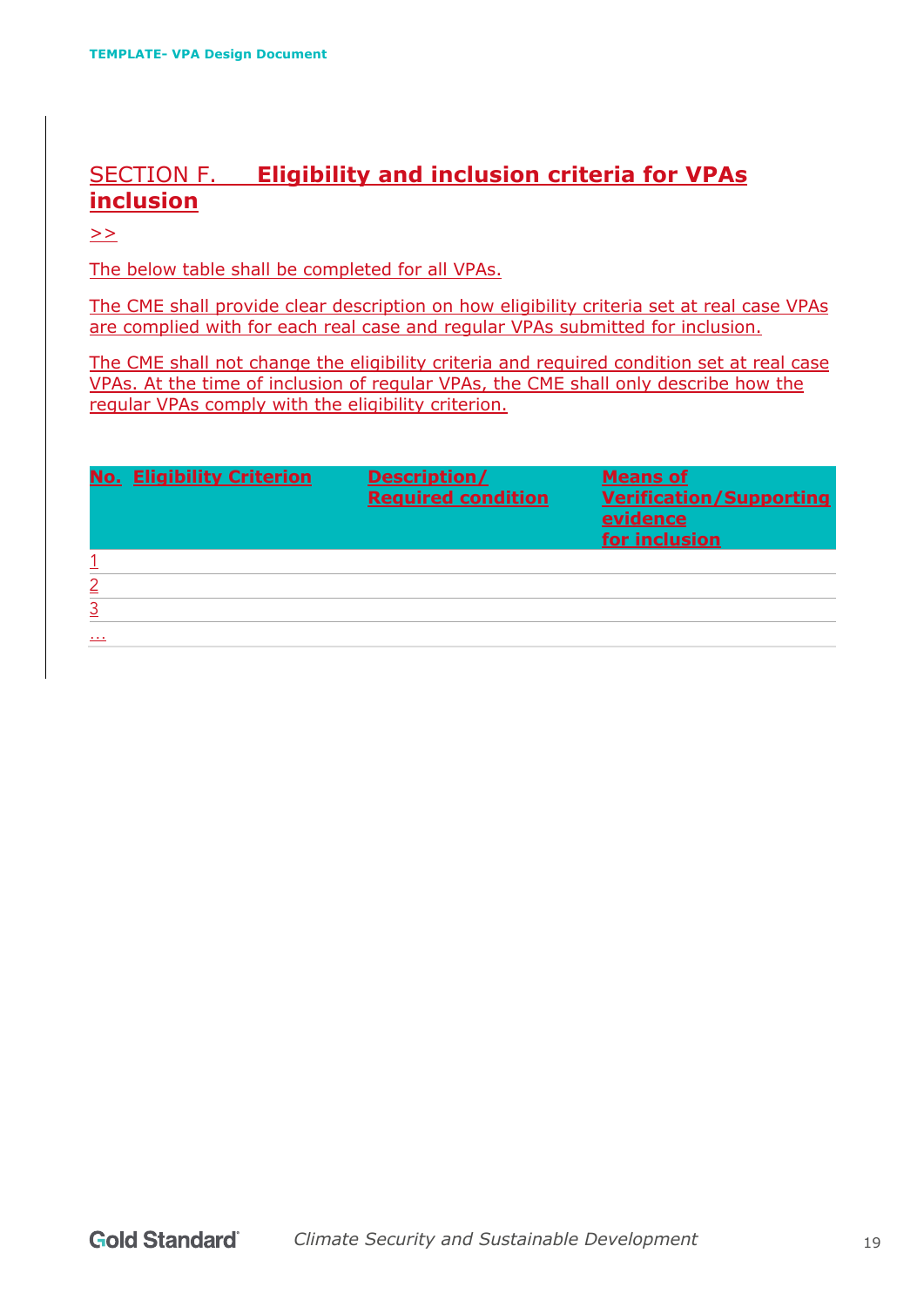# **APPENDIX 1 - SAFEGUARDING PRINCIPLES ASSESSMENT**

Complete the Assessment below and copy all Mitigation Measures for each Principle into **SECTION D** above. Please refer to the instructions in the Guide to Completing this Form below.

| <b>Assessment Questions/</b><br><b>Requirements</b>                                                                                                                                                                                                                                                                                                       | <b>Justification of Relevance</b><br>(Yes/potentially/no) | <b>How Project will achieve</b><br><b>Requirements through</b><br>design, management or<br>risk mitigation. | <b>Mitigation Measures added</b><br>to the Monitoring Plan (if<br>required) |
|-----------------------------------------------------------------------------------------------------------------------------------------------------------------------------------------------------------------------------------------------------------------------------------------------------------------------------------------------------------|-----------------------------------------------------------|-------------------------------------------------------------------------------------------------------------|-----------------------------------------------------------------------------|
| <b>Principle 1. Human Rights</b>                                                                                                                                                                                                                                                                                                                          |                                                           |                                                                                                             |                                                                             |
| 1. The Project Developer<br>and the Project shall<br>respect internationally<br>proclaimed human rights<br>and shall not be<br>complicit in violence or<br>human rights abuses of<br>any kind as defined in<br>the Universal Declaration<br>of Human Rights<br>2. The Project shall not<br>discriminate with<br>regards to participation<br>and inclusion |                                                           |                                                                                                             |                                                                             |
| <b>Principle 2. Gender Equality</b>                                                                                                                                                                                                                                                                                                                       |                                                           |                                                                                                             |                                                                             |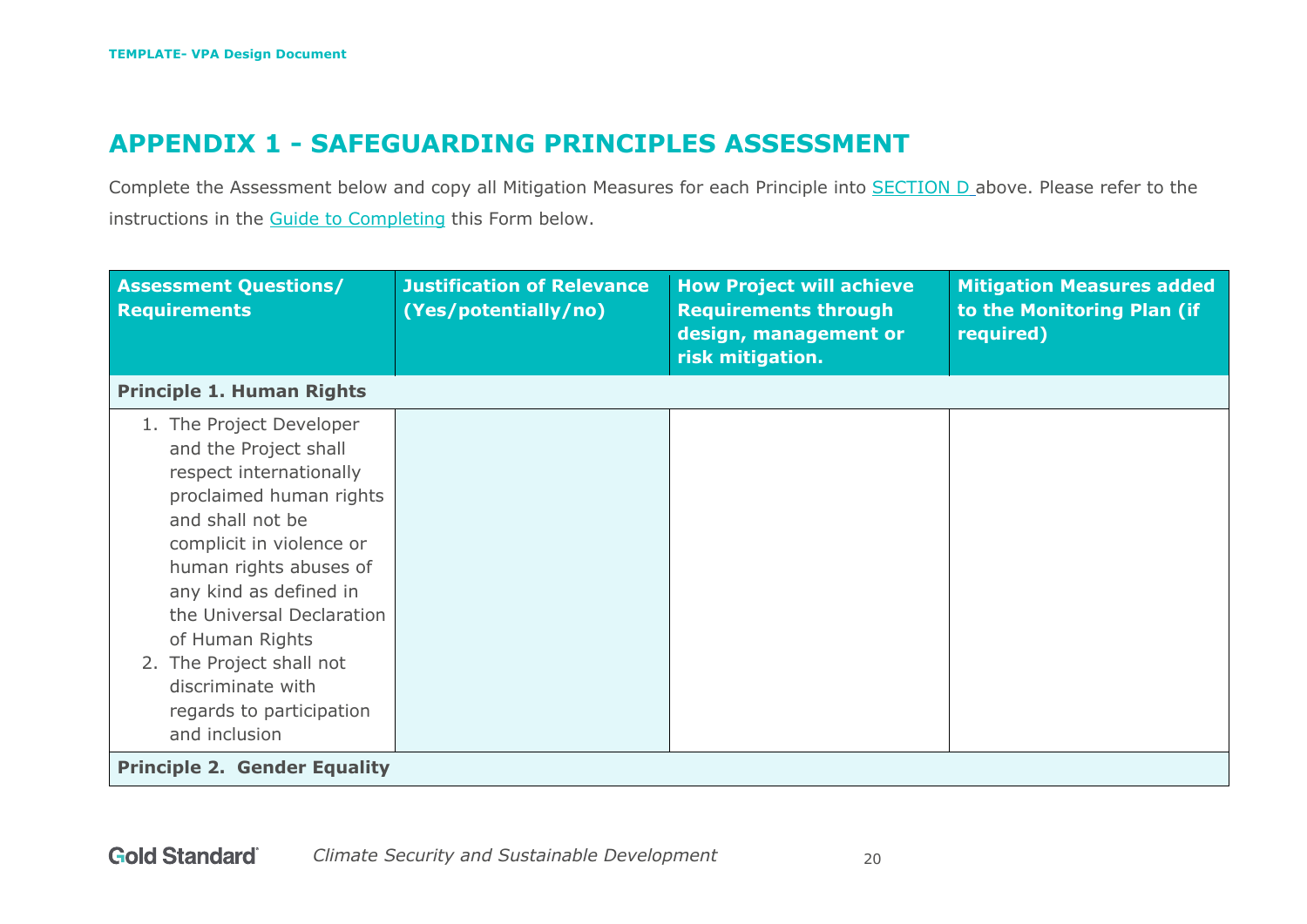|    | 1. The Project shall not    |                                                                     |  |
|----|-----------------------------|---------------------------------------------------------------------|--|
|    | directly or indirectly lead |                                                                     |  |
|    | to/contribute to adverse    |                                                                     |  |
|    | impacts on gender           |                                                                     |  |
|    | equality and/or the         |                                                                     |  |
|    | situation of women          |                                                                     |  |
|    | 2. Projects shall apply the |                                                                     |  |
|    | principles of               |                                                                     |  |
|    | nondiscrimination, equal    |                                                                     |  |
|    | treatment, and equal        |                                                                     |  |
|    | pay for equal work          |                                                                     |  |
| 3. | The Project shall refer to  |                                                                     |  |
|    | the country's national      |                                                                     |  |
|    | gender strategy or          |                                                                     |  |
|    | equivalent national         |                                                                     |  |
|    | commitment to aid in        |                                                                     |  |
|    | assessing gender risks      |                                                                     |  |
|    | 4. (where required)         |                                                                     |  |
|    | Summary of opinions         |                                                                     |  |
|    | and recommendations of      |                                                                     |  |
|    | an Expert Stakeholder(s)    |                                                                     |  |
|    |                             | <b>Principle 3. Community Health, Safety and Working Conditions</b> |  |
|    | 1. The Project shall avoid  |                                                                     |  |
|    | community exposure to       |                                                                     |  |
|    | increased health risks      |                                                                     |  |
|    | and shall not adversely     |                                                                     |  |
|    | affect the health of the    |                                                                     |  |
|    |                             |                                                                     |  |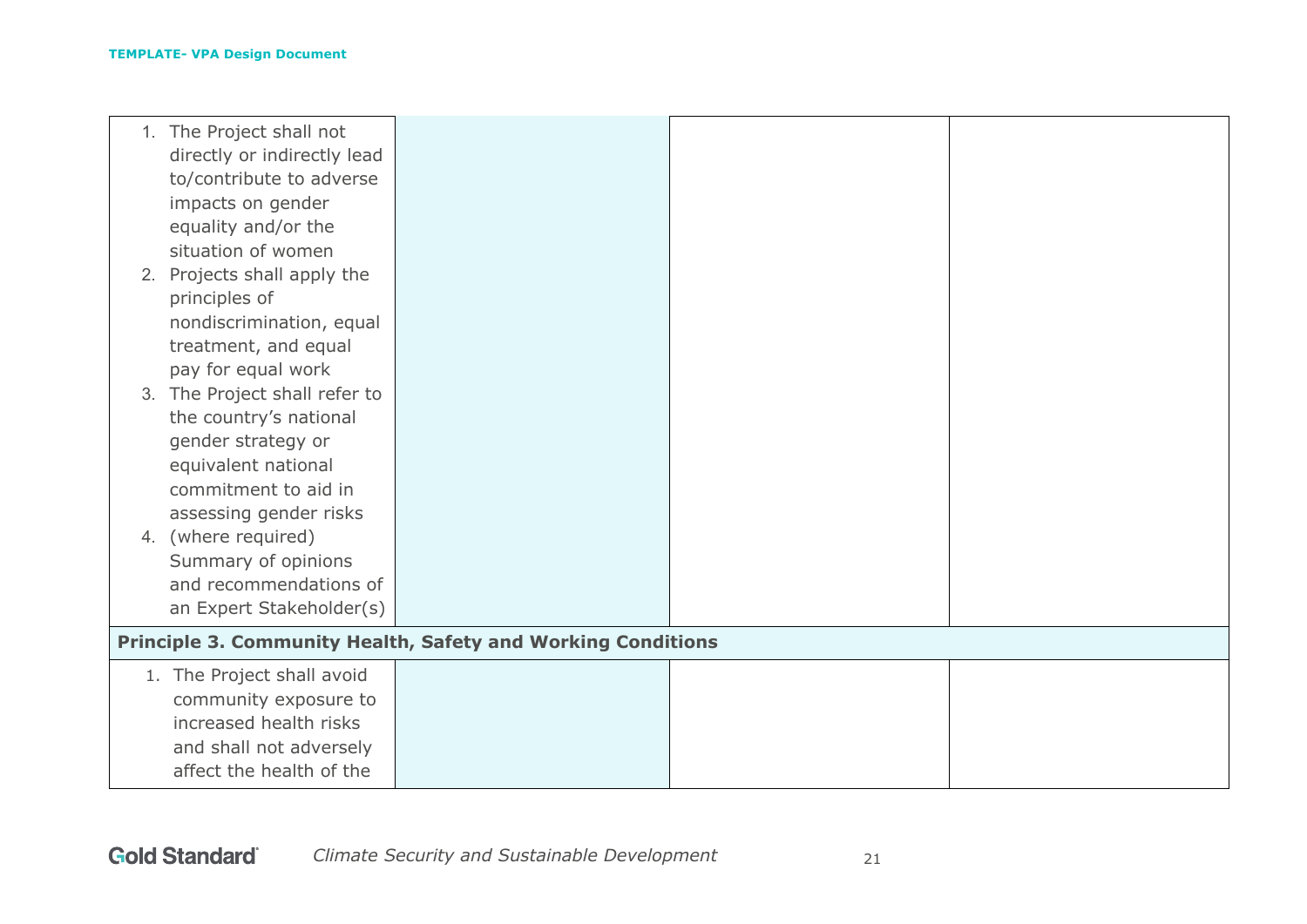| workers and the<br>community                                                                                                                                                                                                                       |  |  |
|----------------------------------------------------------------------------------------------------------------------------------------------------------------------------------------------------------------------------------------------------|--|--|
| <b>Principle 4.1 Sites of Cultural and Historical Heritage</b>                                                                                                                                                                                     |  |  |
| Does the Project Area include<br>sites, structures, or objects<br>with historical, cultural,<br>artistic, traditional or religious<br>values or intangible forms of<br>culture?                                                                    |  |  |
| >                                                                                                                                                                                                                                                  |  |  |
| <b>Principle 4.2 Forced Eviction and Displacement</b>                                                                                                                                                                                              |  |  |
| Does the Project require or<br>cause the physical or economic<br>relocation of peoples<br>(temporary or permanent, full<br>or partial)?                                                                                                            |  |  |
| >                                                                                                                                                                                                                                                  |  |  |
| <b>Principle 4.3 Land Tenure and Other Rights</b>                                                                                                                                                                                                  |  |  |
| a. Does the Project require any<br>or<br>have<br>change,<br>any<br>uncertainties related to land<br>tenure arrangements and/or<br>access rights, usage rights or<br>land ownership?<br>b. For Projects involving land<br>use tenure, are there any |  |  |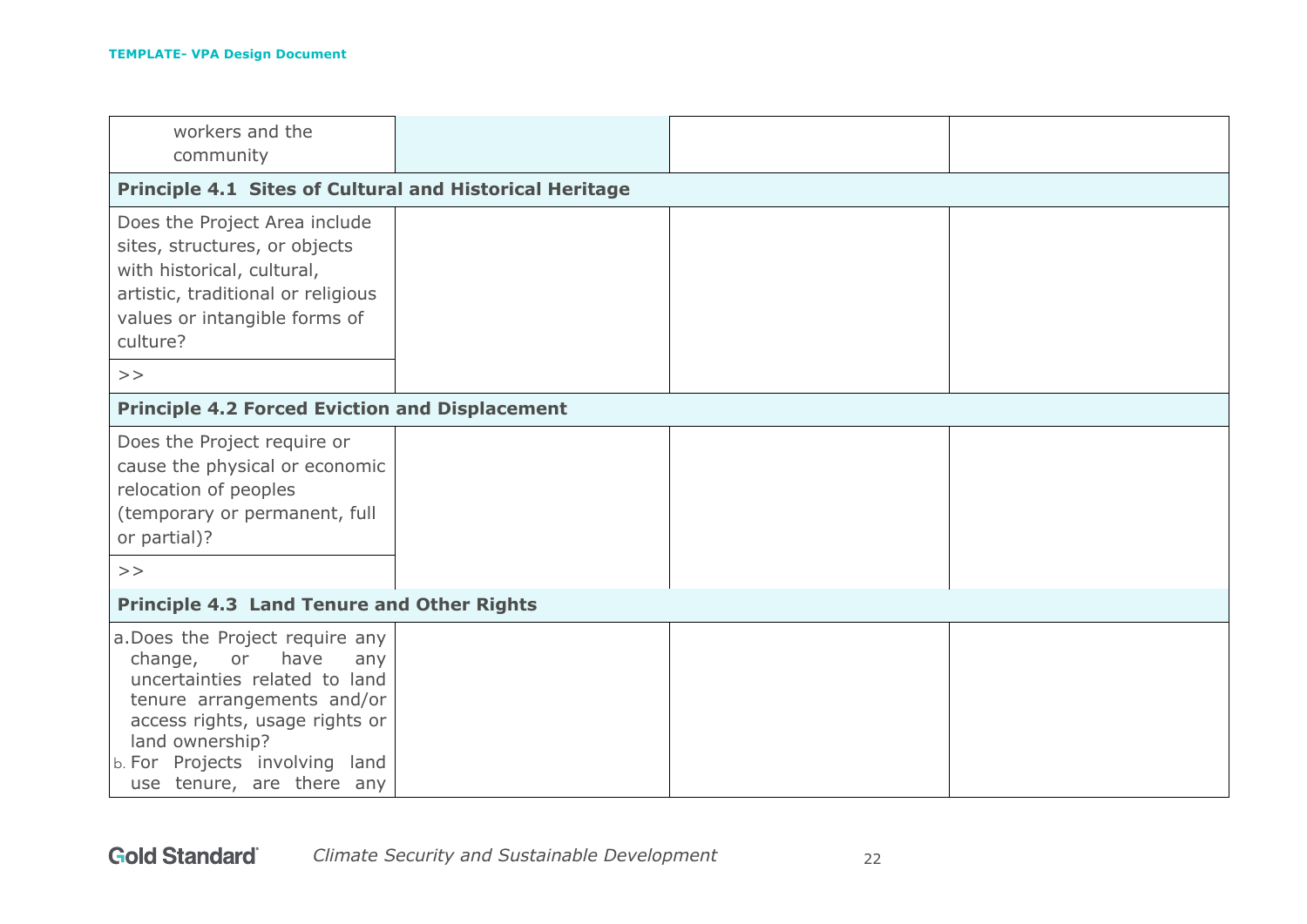| uncertainties with regards to<br>land tenure, access rights,<br>rights<br>land<br>or<br>usage<br>ownership?<br>$>$ $>$                                                         |  |  |
|--------------------------------------------------------------------------------------------------------------------------------------------------------------------------------|--|--|
| Principle 4.4 - Indigenous people                                                                                                                                              |  |  |
| Are indigenous peoples<br>present in or within the area of<br>influence of the Project and/or<br>is the Project located on<br>land/territory claimed by<br>indigenous peoples? |  |  |
| >                                                                                                                                                                              |  |  |
| <b>Principle 5. Corruption</b>                                                                                                                                                 |  |  |
| 1. The Project shall not<br>involve, be complicit in<br>or inadvertently<br>contribute to or<br>reinforce corruption or<br>corrupt Projects                                    |  |  |
| <b>Principle 6.1 Labour Rights</b>                                                                                                                                             |  |  |
| 1.<br>The Project Developer<br>shall ensure that all<br>employment is in<br>compliance with national<br>labour occupational                                                    |  |  |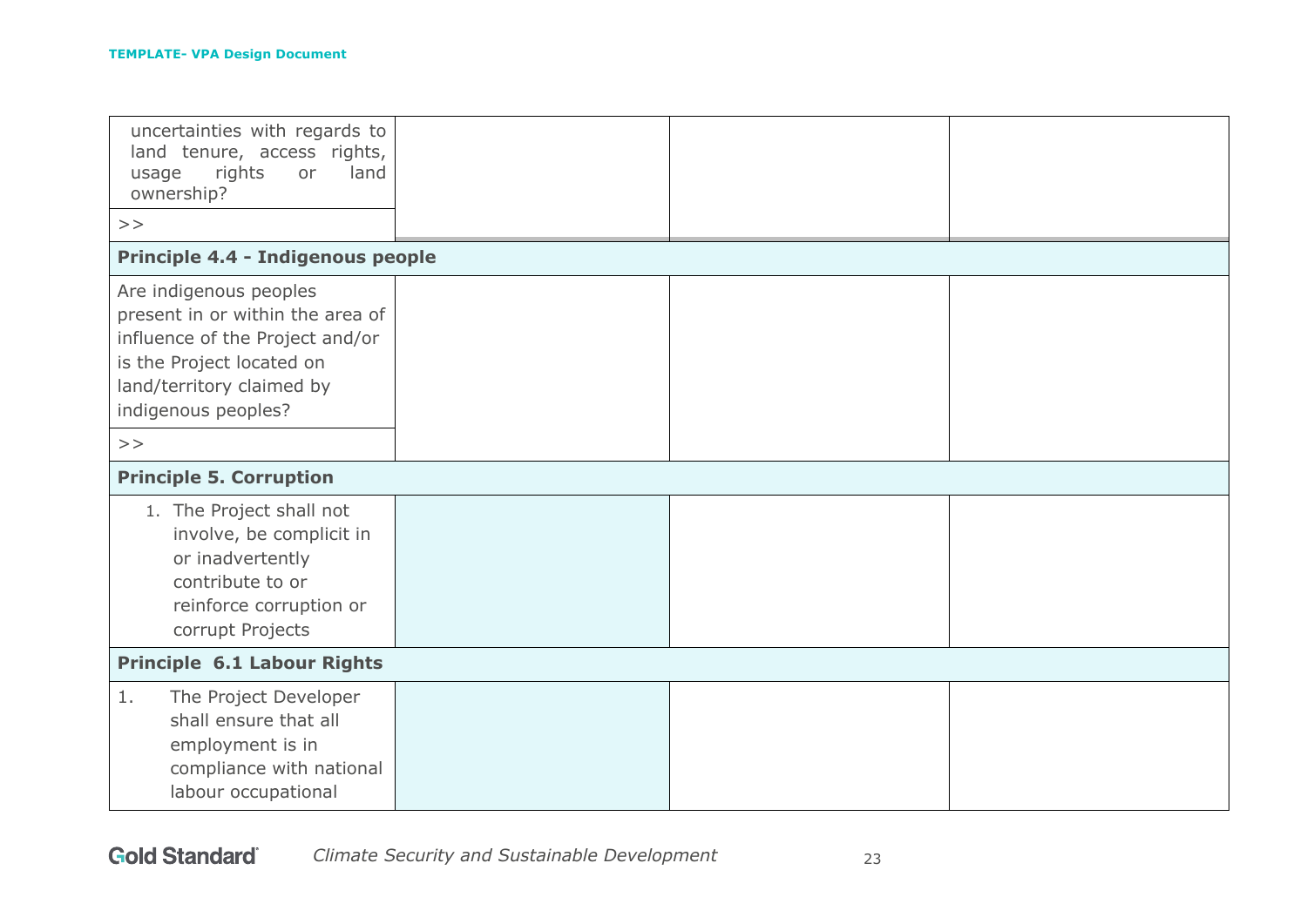|    | health and safety laws      |
|----|-----------------------------|
|    | and with the principles     |
|    | and standards embodied      |
|    | in the ILO fundamental      |
|    | conventions                 |
| 2. | Workers shall be able to    |
|    | establish and join labour   |
|    | organisations               |
| 3. | Working agreements          |
|    | with all individual         |
|    | workers shall be            |
|    | documented and              |
|    | implemented and             |
|    | include:                    |
|    | a) Working hours (must      |
|    | not exceed 48 hours         |
|    | per week on a regular       |
|    | basis), AND                 |
|    | Duties and tasks, AND<br>b) |
|    | Remuneration (must<br>C)    |
|    | include provision for       |
|    | payment of overtime),       |
|    | <b>AND</b>                  |
|    | Modalities on health<br>d)  |
|    |                             |
|    | insurance, AND              |
|    | Modalities on<br>e)         |
|    | termination of the          |
|    | contract with provision     |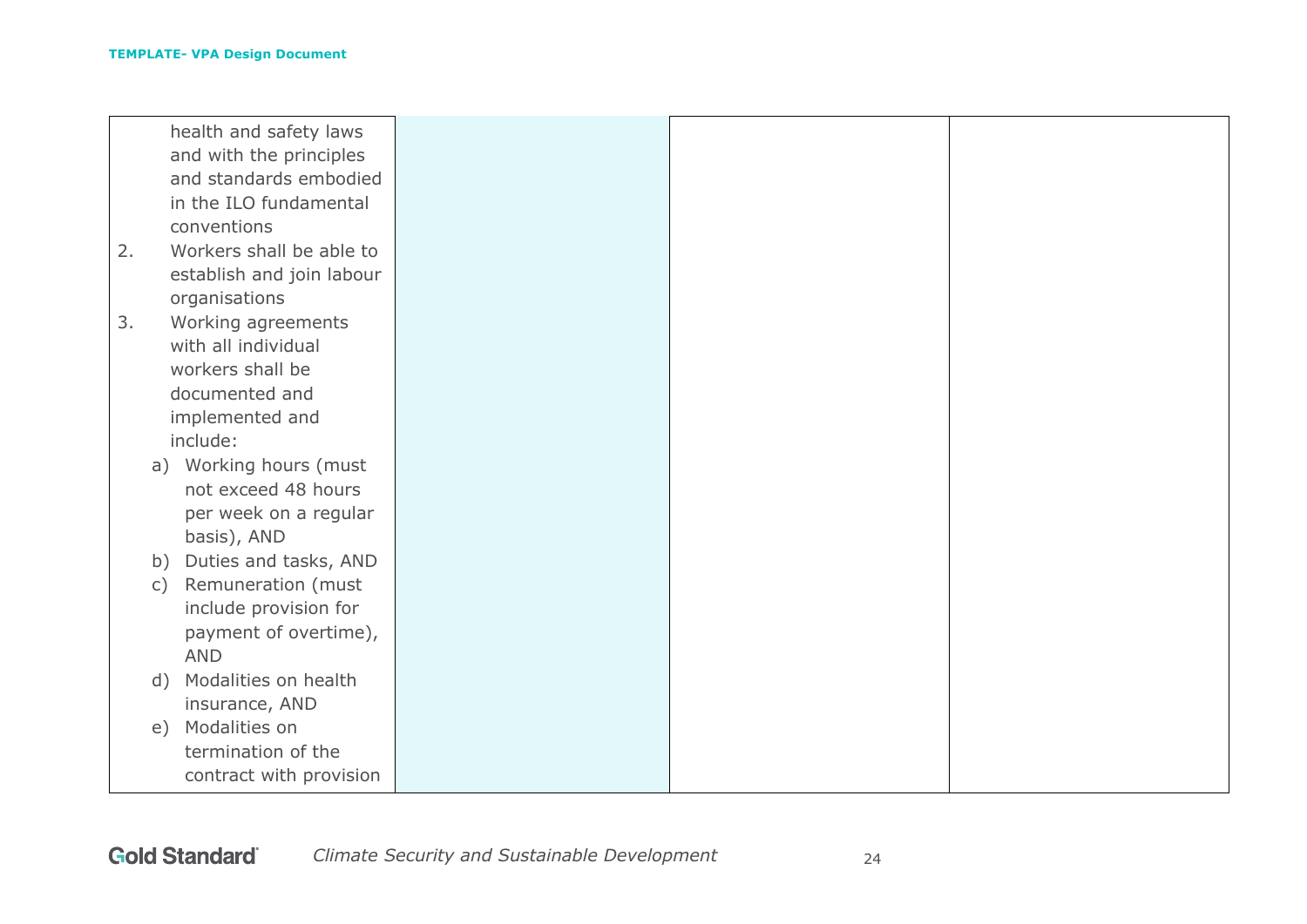|    | for voluntary                                       |  |  |
|----|-----------------------------------------------------|--|--|
|    | resignation by                                      |  |  |
|    | employee, AND                                       |  |  |
|    | Provision for annual<br>$f$ )                       |  |  |
|    | leave of not less than                              |  |  |
|    | 10 days per year, not                               |  |  |
|    | including sick and                                  |  |  |
|    | casual leave.                                       |  |  |
| 4. | No child labour is                                  |  |  |
|    | allowed (Exceptions for                             |  |  |
|    | children working on their                           |  |  |
|    | families' property                                  |  |  |
|    | requires an <b>Expert</b>                           |  |  |
|    | Stakeholder opinion)                                |  |  |
| 5. | The Project Developer                               |  |  |
|    | shall ensure the use of                             |  |  |
|    | appropriate equipment,                              |  |  |
|    | training of workers,                                |  |  |
|    | documentation and                                   |  |  |
|    | reporting of accidents                              |  |  |
|    | and incidents, and                                  |  |  |
|    | emergency                                           |  |  |
|    | preparedness and                                    |  |  |
|    | response measures                                   |  |  |
|    |                                                     |  |  |
|    | <b>Principle 6.2 Negative Economic Consequences</b> |  |  |
| 1. | Does the project cause                              |  |  |
|    | negative economic                                   |  |  |
|    | consequences during                                 |  |  |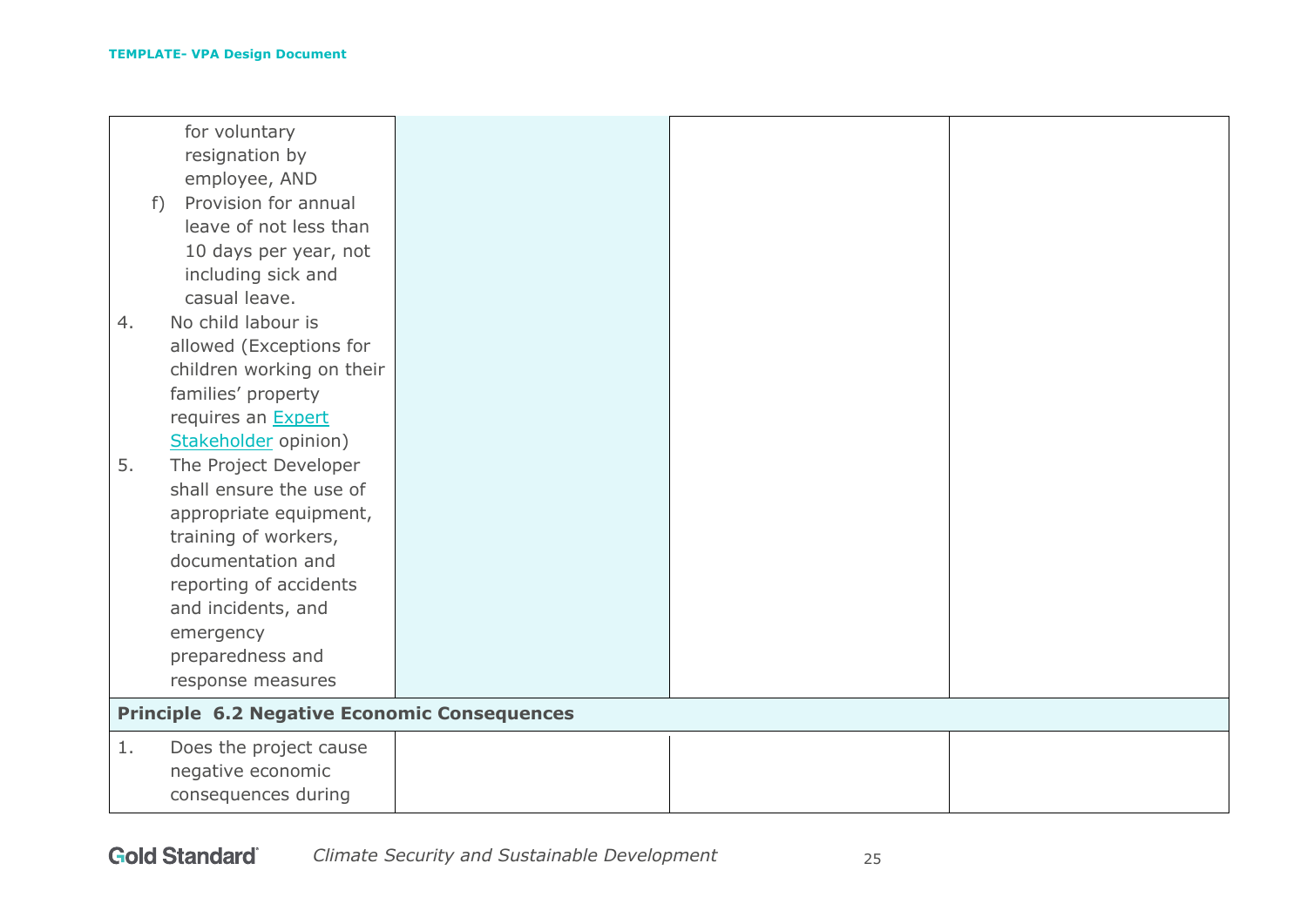| and after project<br>implementation?                                                                                                                                                                                    |  |  |
|-------------------------------------------------------------------------------------------------------------------------------------------------------------------------------------------------------------------------|--|--|
| >                                                                                                                                                                                                                       |  |  |
| <b>Principle 7.1 Emissions</b>                                                                                                                                                                                          |  |  |
| Will the Project increase<br>greenhouse gas emissions<br>over the Baseline Scenario?                                                                                                                                    |  |  |
| >                                                                                                                                                                                                                       |  |  |
| <b>Principle 7.2 Energy Supply</b>                                                                                                                                                                                      |  |  |
| Will the Project use energy<br>from a local grid or power<br>supply (i.e., not connected to<br>a national or regional grid) or<br>fuel resource (such as wood,<br>biomass) that provides for<br>other local users?<br>> |  |  |
| Principle 8.1 Impact on Natural Water Patterns/Flows                                                                                                                                                                    |  |  |
|                                                                                                                                                                                                                         |  |  |
| Will the Project affect the<br>natural or pre-existing pattern<br>of watercourses, ground-water<br>and/or the watershed(s) such<br>as high seasonal flow<br>variability, flooding potential,                            |  |  |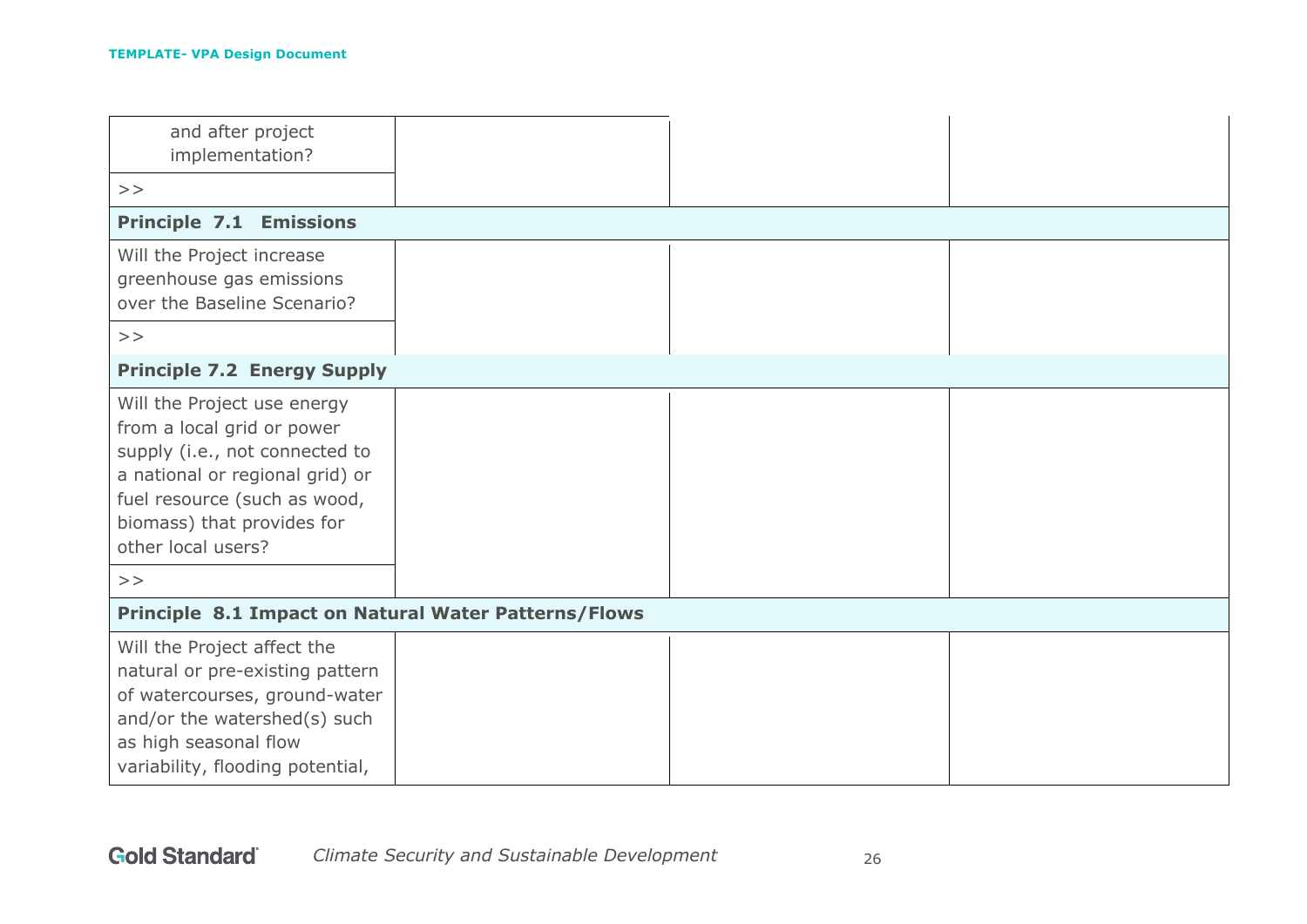| lack of aquatic connectivity or<br>water scarcity?                                                                                                                                                                                                                          |  |  |  |
|-----------------------------------------------------------------------------------------------------------------------------------------------------------------------------------------------------------------------------------------------------------------------------|--|--|--|
| >                                                                                                                                                                                                                                                                           |  |  |  |
|                                                                                                                                                                                                                                                                             |  |  |  |
| Principle 8.2 Erosion and/or Water Body Instability                                                                                                                                                                                                                         |  |  |  |
| a. Could the Project directly or<br>indirectly cause additional<br>erosion and/or water body<br>instability or disrupt the<br>natural pattern of erosion?<br>b. Is the Project's area of<br>influence susceptible to<br>excessive erosion and/or<br>water body instability? |  |  |  |
| $>$ $>$                                                                                                                                                                                                                                                                     |  |  |  |
| <b>Principle 9.1 Landscape Modification and Soil</b>                                                                                                                                                                                                                        |  |  |  |
| Does the Project involve the<br>use of land and soil for<br>production of crops or other<br>products?                                                                                                                                                                       |  |  |  |
| >                                                                                                                                                                                                                                                                           |  |  |  |
| <b>Principle 9.2 Vulnerability to Natural Disaster</b>                                                                                                                                                                                                                      |  |  |  |
| Will the Project be susceptible<br>to or lead to increased<br>vulnerability to wind,                                                                                                                                                                                        |  |  |  |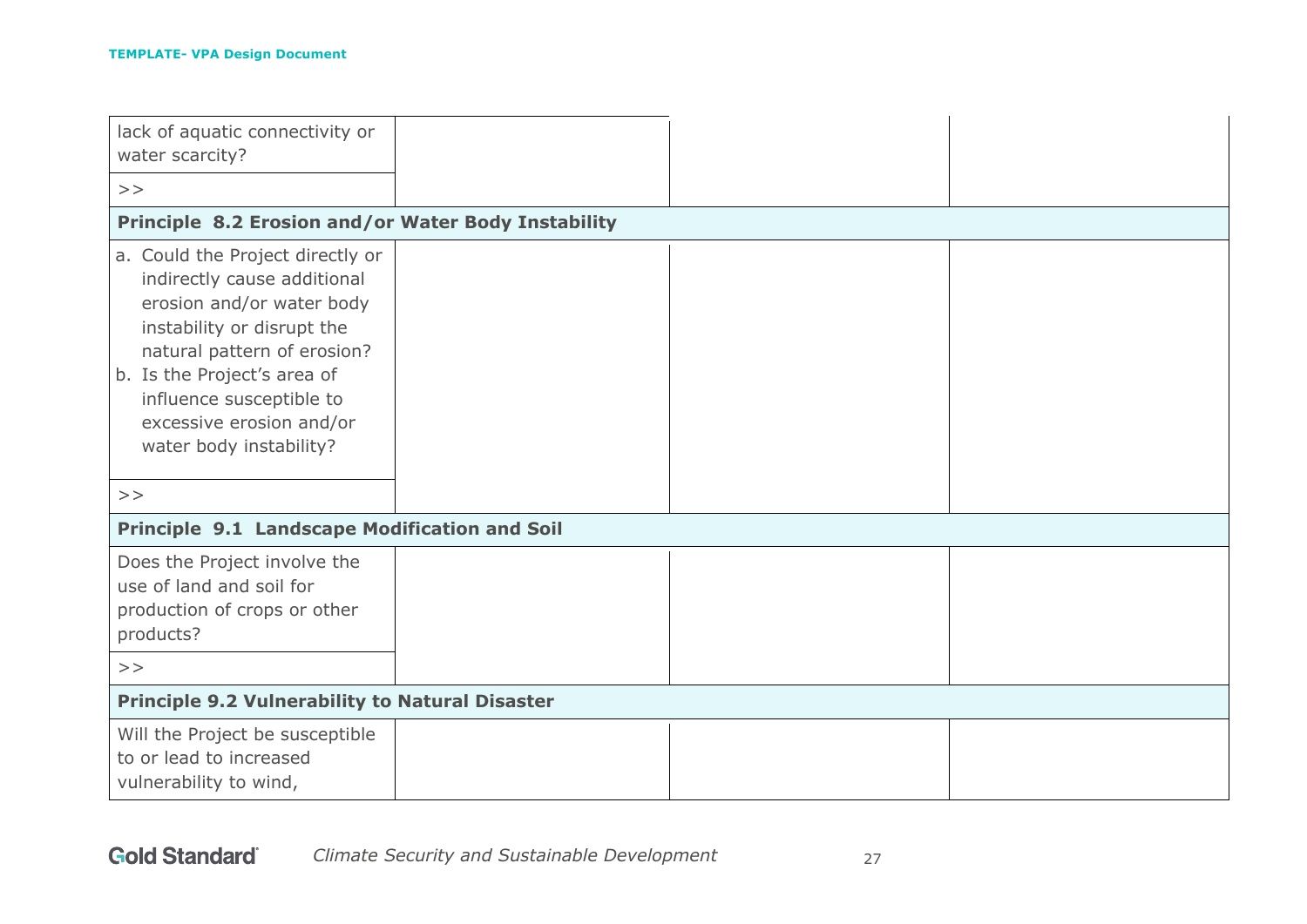| earthquakes, subsidence,<br>landslides, erosion, flooding,<br>drought or other extreme<br>climatic conditions?<br>>                                                                                                                                                                               |  |  |  |
|---------------------------------------------------------------------------------------------------------------------------------------------------------------------------------------------------------------------------------------------------------------------------------------------------|--|--|--|
| <b>Principle 9.3 Genetic Resources</b>                                                                                                                                                                                                                                                            |  |  |  |
| Could the Project be negatively<br>impacted by or involve<br>genetically modified organisms<br>or GMOs (e.g., contamination,<br>collection and/or harvesting,<br>commercial development, or<br>take place in facilities or farms<br>that include GMOs in their<br>processes and production)?<br>> |  |  |  |
| <b>Principle 9.4 Release of pollutants</b>                                                                                                                                                                                                                                                        |  |  |  |
| Could the Project potentially<br>result in the release of<br>pollutants to the environment?                                                                                                                                                                                                       |  |  |  |
| >                                                                                                                                                                                                                                                                                                 |  |  |  |
| <b>Principle 9.5 Hazardous and Non-hazardous Waste</b>                                                                                                                                                                                                                                            |  |  |  |
| Will the Project involve the<br>manufacture, trade, release,<br>and/ or use of hazardous and                                                                                                                                                                                                      |  |  |  |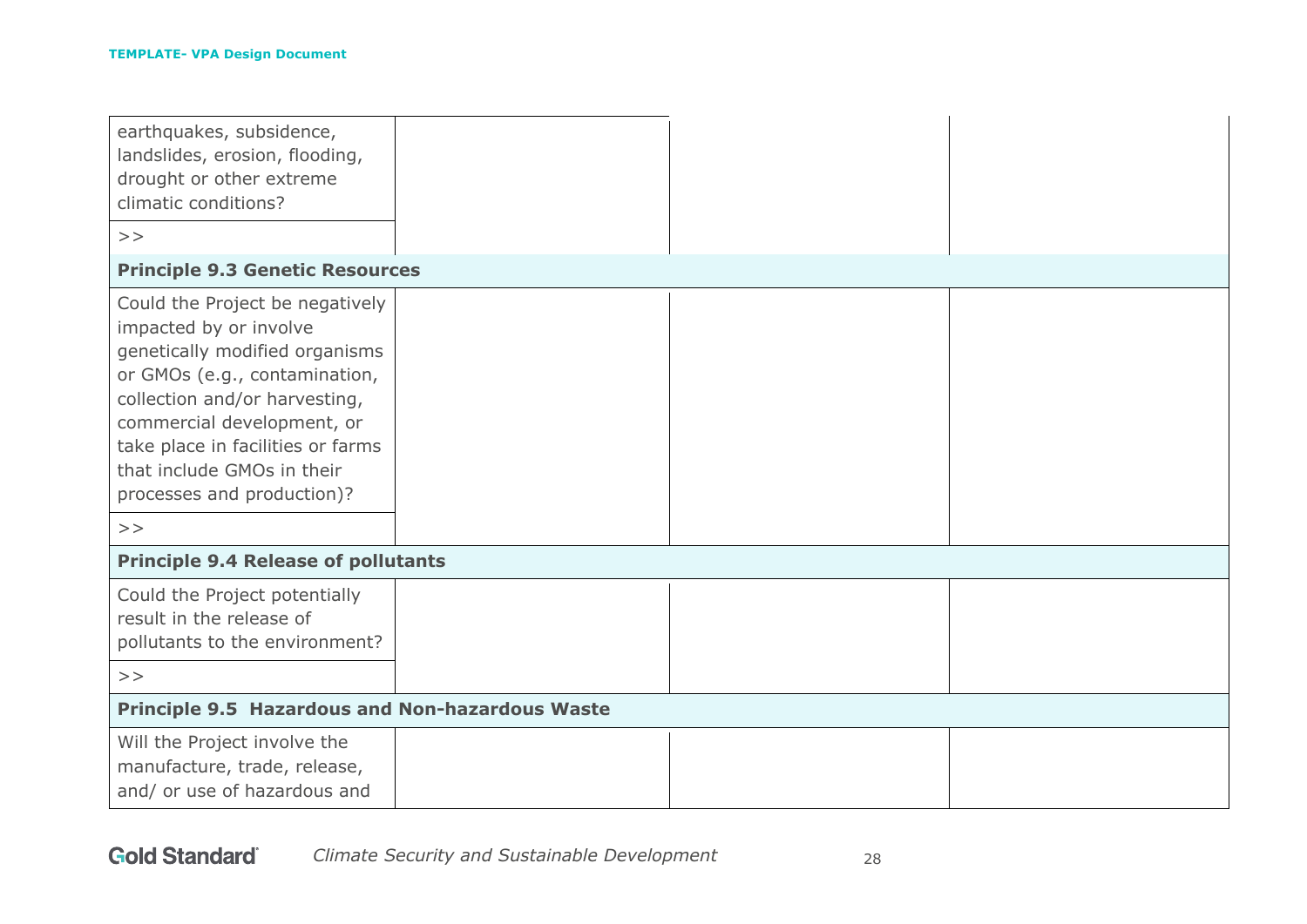| non-hazardous chemicals<br>and/or materials?                                                                                                                          |  |  |  |
|-----------------------------------------------------------------------------------------------------------------------------------------------------------------------|--|--|--|
| >                                                                                                                                                                     |  |  |  |
| <b>Principle 9.6 Pesticides &amp; Fertilisers</b>                                                                                                                     |  |  |  |
| Will the Project involve the<br>application of pesticides and/or<br>fertilisers?                                                                                      |  |  |  |
| >                                                                                                                                                                     |  |  |  |
| <b>Principle 9.7 Harvesting of Forests</b>                                                                                                                            |  |  |  |
| Will the Project involve the<br>harvesting of forests?                                                                                                                |  |  |  |
| >                                                                                                                                                                     |  |  |  |
| <b>Principle 9.8 Food</b>                                                                                                                                             |  |  |  |
| Does the Project modify the<br>quantity or nutritional quality<br>of food available such as<br>through crop regime alteration<br>or export or economic<br>incentives? |  |  |  |
| >                                                                                                                                                                     |  |  |  |
| <b>Principle 9.9 Animal husbandry</b>                                                                                                                                 |  |  |  |
| Will the Project involve animal<br>husbandry?                                                                                                                         |  |  |  |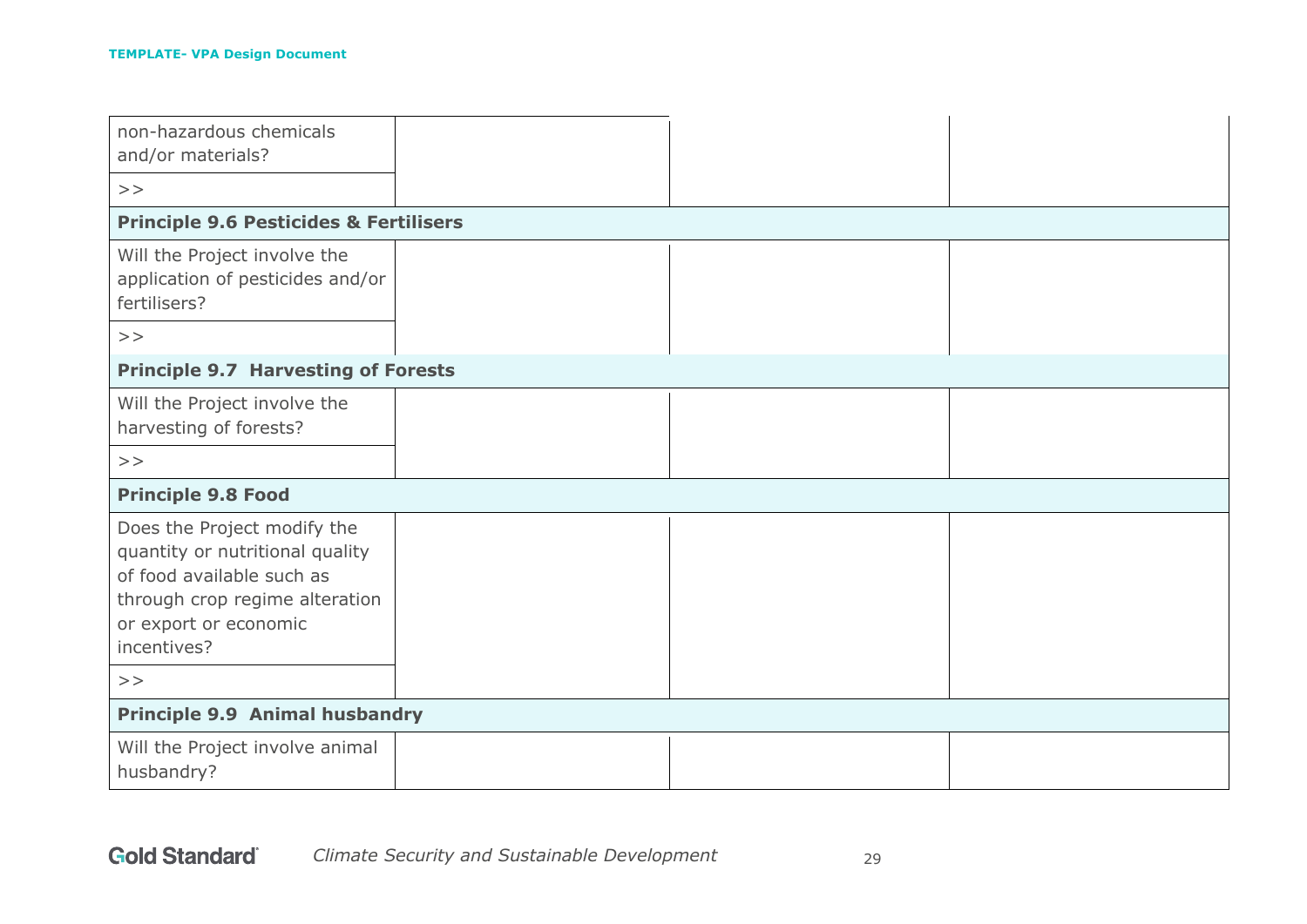| >                                                                                                                                                                                                 |  |  |  |
|---------------------------------------------------------------------------------------------------------------------------------------------------------------------------------------------------|--|--|--|
| <b>Principle 9.10 High Conservation Value Areas and Critical Habitats</b>                                                                                                                         |  |  |  |
| Does the Project physically<br>affect or alter largely intact or<br>High Conservation Value (HCV)<br>ecosystems, critical habitats,<br>landscapes, key biodiversity<br>areas or sites identified? |  |  |  |
| >                                                                                                                                                                                                 |  |  |  |
| <b>Principle 9.11 Endangered Species</b>                                                                                                                                                          |  |  |  |
| a. Are there any endangered<br>species identified as potentially<br>being present within the<br>Project boundary (including<br>those that may route through<br>the area)?                         |  |  |  |
| b. Does the Project potentially<br>impact other areas where<br>endangered species may be<br>present through<br>transboundary affects?                                                             |  |  |  |
| >                                                                                                                                                                                                 |  |  |  |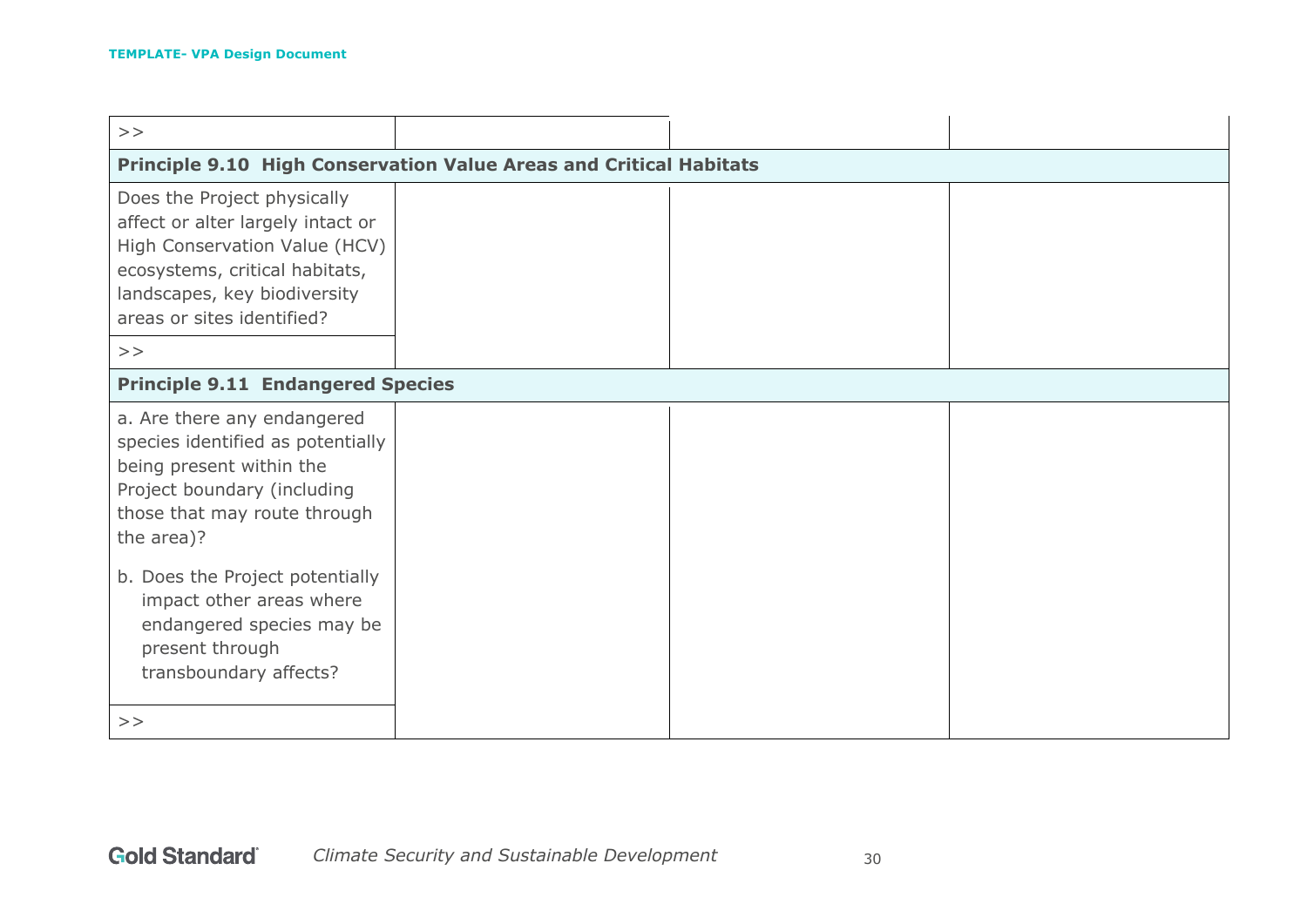# **APPENDIX 2- CONTACT INFORMATION OF VPA IMPLEMENTER**

| Organization name   |
|---------------------|
| Registration number |
| with relevant       |
| authority           |
| Street/P.O. Box     |
| <b>Building</b>     |
| City                |
| State/Region        |
| Postcode            |
| Country             |
| Telephone           |
| E-mail              |
| Website             |
| Contact person      |
| <b>Title</b>        |
| Salutation          |
| Last name           |
| Middle name         |
| First name          |
| Department          |
| Mobile              |
| Direct tel.         |
|                     |
| Personal e-mail     |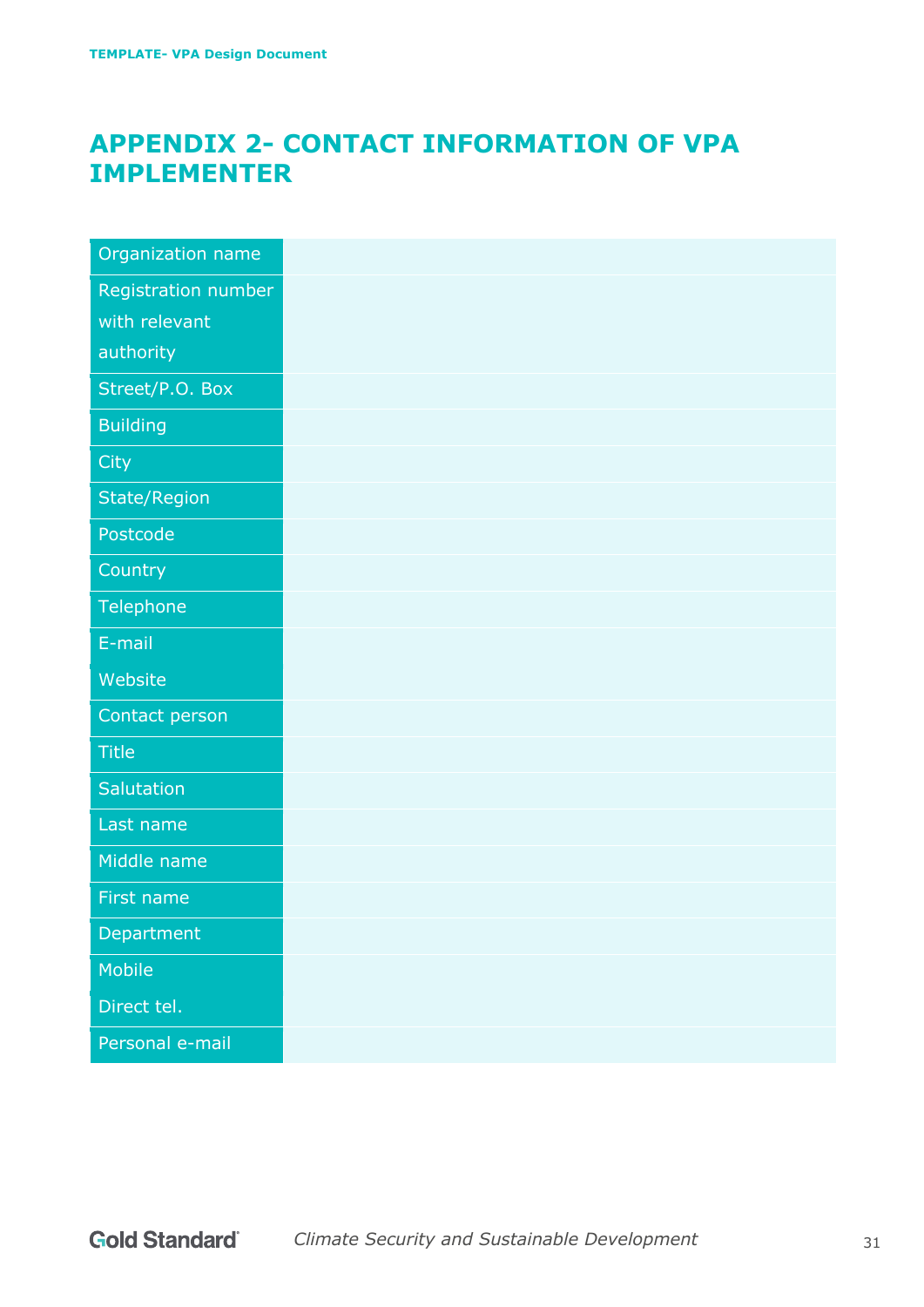# **APPENDIX 3- LUF ADDITIONAL INFORMATION**

| Risk of change to the Project Area<br>during Project Certification Period:                                                                                                               |  |
|------------------------------------------------------------------------------------------------------------------------------------------------------------------------------------------|--|
| Risk of change to the Project activities<br>during Project Certification Period:                                                                                                         |  |
| Land-use history and current status of<br><b>Project Area:</b>                                                                                                                           |  |
| Socio-Economic history:                                                                                                                                                                  |  |
| Forest management applied (past and<br>future)                                                                                                                                           |  |
| Forest characteristics (including main<br>tree species planted)                                                                                                                          |  |
| Main social impacts (risks and benefits)                                                                                                                                                 |  |
| Main environmental impacts (risks and<br>benefits)                                                                                                                                       |  |
| <b>Financial structure</b>                                                                                                                                                               |  |
| Infrastructure (roads/houses etc):                                                                                                                                                       |  |
| Water bodies:                                                                                                                                                                            |  |
| <b>Sites with</b><br>special significance for indigenous p<br>eople and local communities -<br>resulting from the<br>Stakeholder Consultation:                                           |  |
| Where indigenous people and local<br>communities are situated:                                                                                                                           |  |
| Where indigenous people and local<br>communities have legal rights,<br>customary rights or sites with special<br>cultural, ecological, economic, religious<br>or spiritual significance: |  |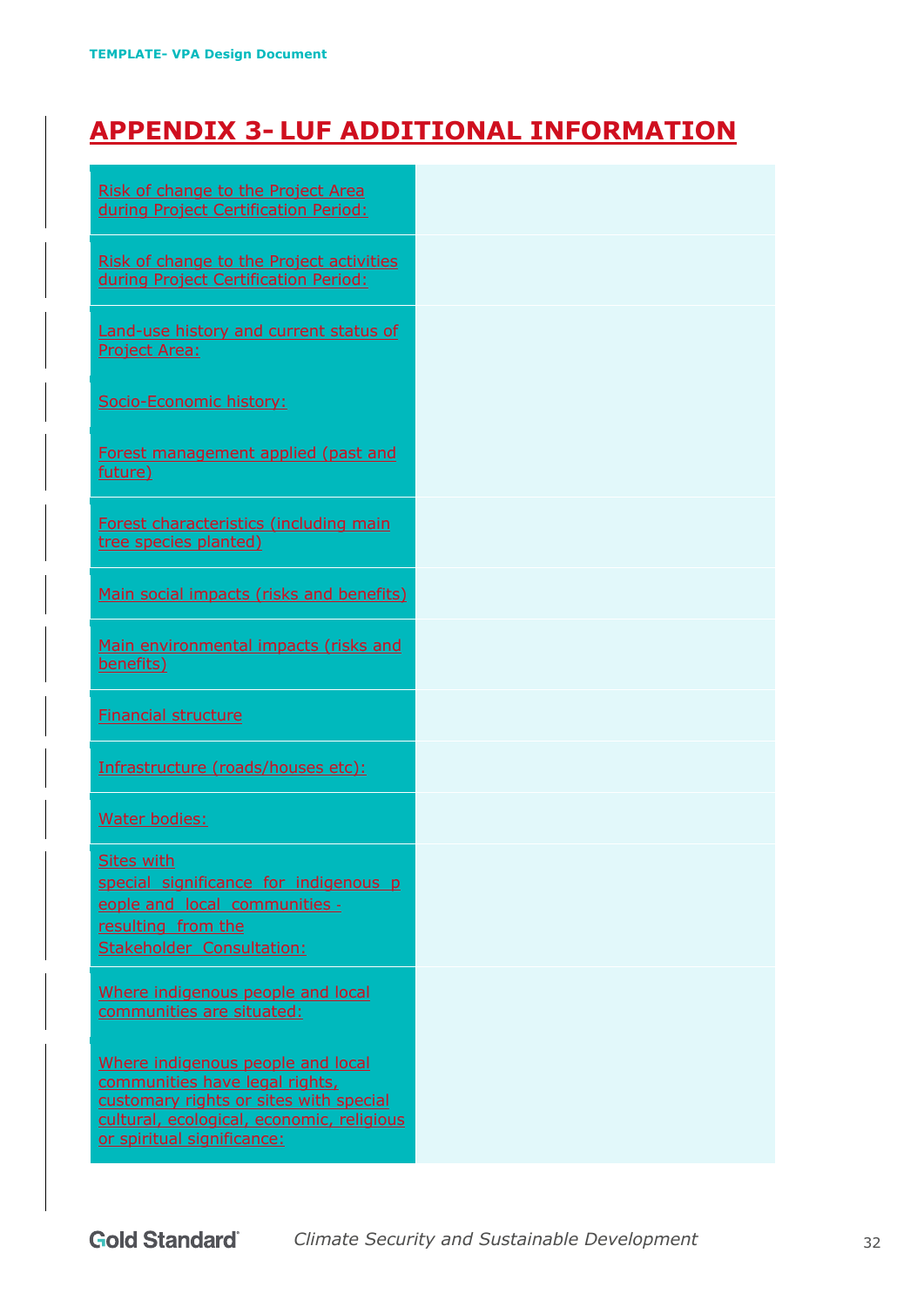# **APPENDIX 34-SUMMARY OF APPROVED DESIGN CHANGES**

Please refer to **Design Changes Requirements** for more information on procedures governing Design Changes